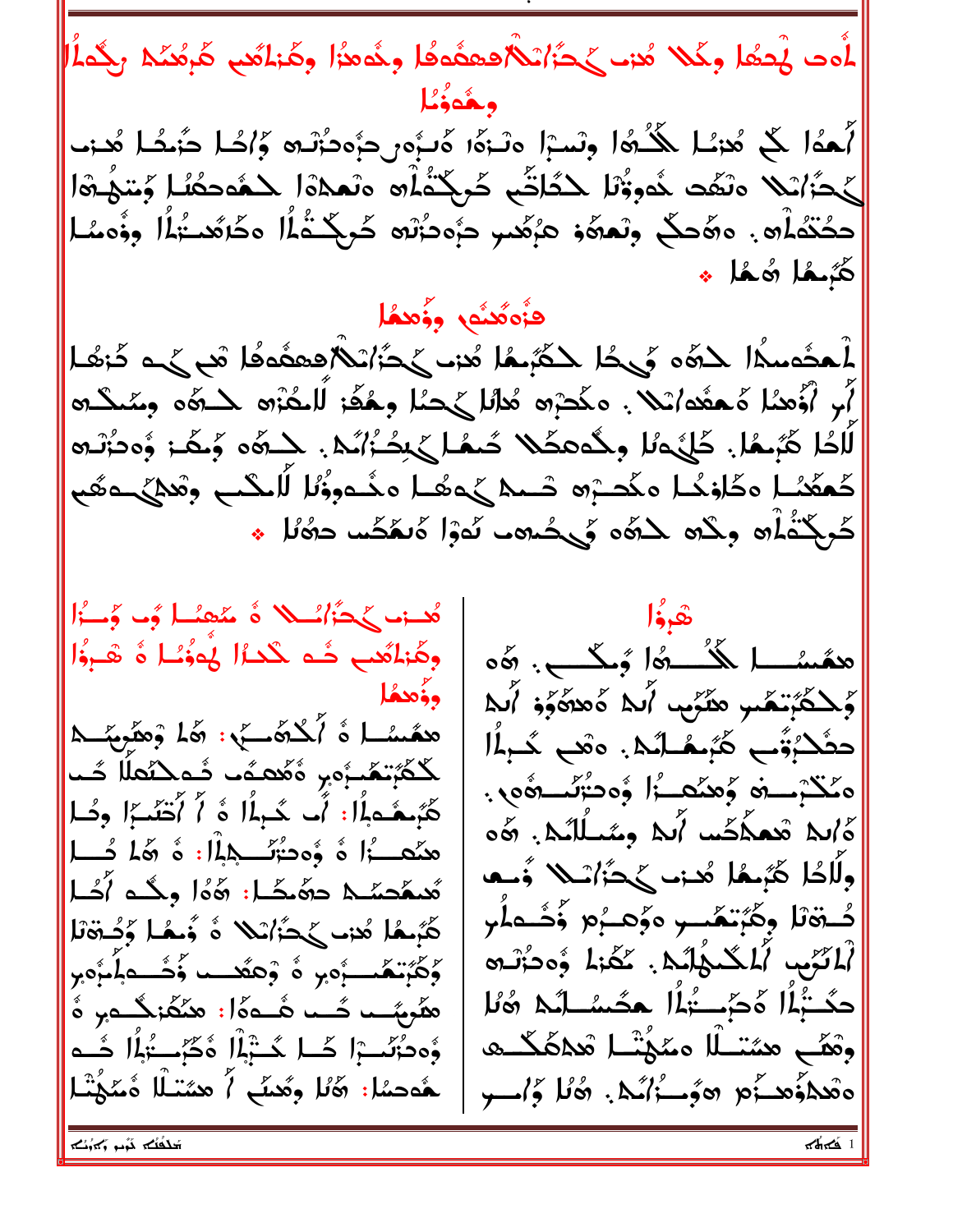دُا مُعطَّكُ، ذُكَّا مُكَّدٌ هُــه هُــه هُــهُ ا. هَٰلًا ثَمو هَعفهٔ قَرْبًا كُلَّ خُمُوهُ لَ لْقُطَنّْتِرْ هُــْ لَكْـْدُومْلَا: ۋَ ضُـُووُه ذُممُا وُه كَــداُا مَتَصَعُـا تُـا ٱــرَٰٮ ٱ كُفْكَسْتَرْهِ حُسْبَ مْحَقْسَاً: هَالْمَ هُمْ تَمَكَّتُهُمْ الْمُعَصَّدَ مَكَّدُّه مِنْدِهِ ۚ قَ تَسَرُّا وُب وَّـنُمَهِ!!: ةَكَسَّكْسُكْلُ أَب نُعَمَّــْرَه ەَفَيْ َ- رَه ەْڪسكىھ خُـە كَرْهْما وُه هُنَبِّ و هَــا مُعِيُّ المُعَمَّلُ لَهُمَّتِ الصَّـــا كَمُسَــزُه إِلَّا: هَٰلًا هُ هَُبُـمُـــل هُـــزم كَحَزَٰاتِكَ هُد اُبِلُوْا وِسَمَاتٍ أَبِّ هُدِيداًا ةُ مَّد هَنُمَا وْهِمَّدِهِ هُـهِ مَّهْدَ َّحْقُومُنْلُ هِ6ًا خْمُزُوُا: هَالْ وْهِدَكْكُمْ لكَمْنُهَاجَ لِمَادَّقِيَ مِنْ دَيْنَةٍ وَكَمَلَكَ مَا يَسْتَدَمَّ كَعِنَا وِمَامِ أَبِّ هُذِيباً لَمَائِمِهِ هِمَا خْصْبُدُوا: هَٰلا أَمَّعْكُلا وْمِبْرْجْدِهِ حُبار مَكَيْدَسُهِ أَكْلَّتْتَبْهِ وَلَاحَكْسُو وُهِـدُو هُـد وُكُنْـرْه ووُّەمىگىـل وُسُّـد تعلَّس ... : وَ مَؤَجَّكَ ... وَ أَحَكَ ... وَ ەُھەككە ھگەل ئە مەئدا: ھُل وْهِدُكْلُه كُلُّمْ هُزَٰتَ، وَهِهُدًا ةُ وُوْضَـرْه؛ ةُكْسُع حكْسُل ةُمُكْحكـُـه رُّهِ مِنْ الْأَمْلَامِينَ لَكُنْ وَالْمُؤْمِنَاتِ الْمُسْتَدَمَّةُ وهُهكَهُ لَمْ أَمُّتْمَثَّلَ وَخُبْدًا وَه هُوهُ ا دُهنُفُـــا: أُسُمـــلًا وْسِلَاحْــْـــه أُب كَصَكْتَتَةِ مُعَكَّلَكُمْ كَلِيلا وُمِسْتَا

ـقتفــا كَانُــا نُربَىـــ وُدكــتُوهـت لْكُلُّهُ/بُّدْ. هُ/بِ وُحصَّىدًا مِنْصُلُحا مْلا*كْلُ*وْم ھُەلْتُلُەھ *مْكُنىغْدانُ*لا. هُمُا وقب رَكْسُداه هَدْ لَا لِمَكُدُهُ أَمُنُ الْمُؤْشُدَاً الْأَصَلُ شَدَ تَعْقَدُهُ هَيْ آهُ هُ فَكَسَدٍ حَكَّنَهُمْ لِ ومُحِبُّوه هُبِ رُهِيُّوا جَرُّهُما حَزَّمَهُما كَمُسْأَامًا. هُلْا هُبْكْلْ هُشْمَا هُسْنَ لِّكِحَزَٰاتِيهِ هَي اُمَاؤُا وِمَامَد هؤمِلهَا. هَمْ هَٰٓ; هَٰهُ أَهْمَعُونَ هُمْ وَجِمْ أَسْلَمُوهَا مَّتْسْأَبْكُمْ. هُمُا وْالْمَلْكُمْ كَرْتْبْسَا ستالته صرتر لالم بالمنهشة سرزوةات مَثِرِعِلًا لَحُقَدِ وَوَٰٓ لِحَسَّوَٰٓ ٱمَّٰلٍ وَٰٓ ٱلْمَنَارِ وكِّرِ مِدًا وقَدْالُكُرِ هُمْ أُشُدَّةَةِهَمْ. ـمْـلِلا فُــهِ مُرْلًا مْبِ ذُنْـهِ وِنْسَٰـمِ تَعْتَقُونَ هَكْتُلَلِّكُمْ. هُزَبِّكْتَ حَكْتُوهَتْ ەڭھىكى ھىگىدا شەئىلگىلى. ھايا وَرَبِّكَ كَمَاءُ هُدْئًا وِلْكُؤُهْ هُدْؤُهُ وَكُلُّوهِ ەكْم حكْسُا ەھڭر مۇھا كرَّە أَ هَفَكَلا لِلْحُدُودُ وَهَٰزَلَمُعَنِي مُنْزِسًائِكَلِّ. هُمُا وهُحكُمُ وهِ أَمْتُها وخُمْعَةُ! دُهْنُا وَكَرِ سَأَهِ هِـمُكُمْؤُهَاهِ هُـبْب هُقُده مع مَلْمَدةُ مِنْ وَسَعْدِ وَسَنْزَا ەككۈنى أھىھگەگا ھېُبىُلىگ . %ئا وُحكَّة مَكَ لَا مَدَّسْكُ أَوْحَكَ وَوَّا

بحثاث بأن بتفايح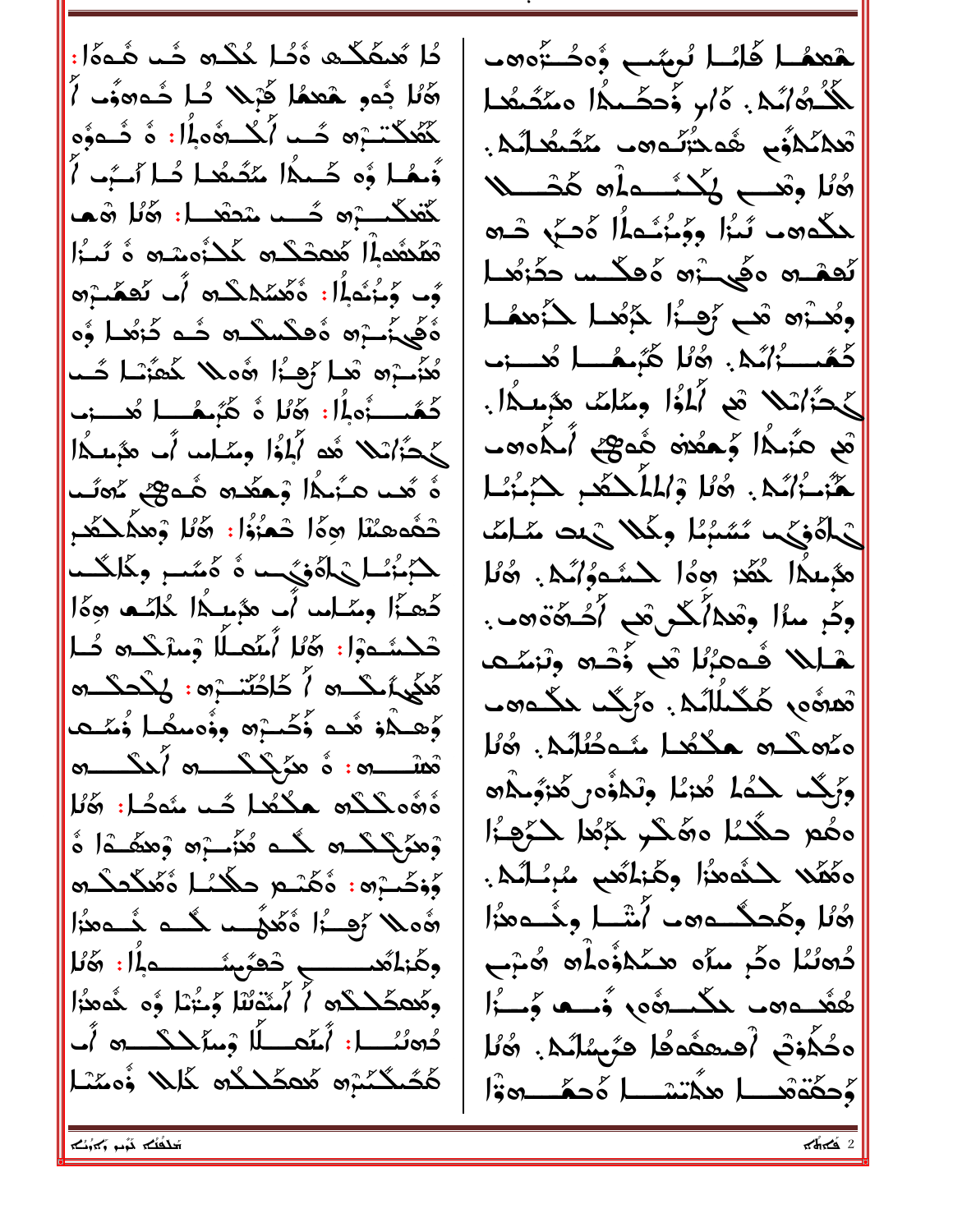وُّْسِعَهُ وَسُرًا ۚ ذَكَرُوْ ﴾ [فتحفُّوفُظ كَمِنَّت مَعْصَلِ دْهَرُمِيْدَهِ أَلِ: هَٰلِ وَهُد مْزَجُلٍ وَا لْمَلْتَا هُم لَهُ‰ا وَّرَحِّـهُ إِلَّا هُكَــٰ كُــُم ذَهُ إِلَى الْمُسَمَّرَ الْمُسَدُّدِينَ الْمُسَنَّدِينَ الْمُسَنَّدِينَ وثَعِسكَـد أُب هُـمُعْـُـدِ}ُا مِعْصَـدُدا وُه هُوَجِسًا ﴾ وَأَمْسَهُ مَا أَوْ مَا أَمْرَ الْمُحَامَّا ﴾ [الله عنه عنه الله عنه عنه من الله عنه عنه وِهَّەَ حَكَمِعُصَلِّ كَلِّكُ هَجَنُّ وَمِنْ هُ مُثَّبُدا ةُوْسُعُل كُلا شَملا نُعْل صَّد دَّهُمغُدُ وَأَنْ رَبِّهُما وَعْعِدْدُ مِّنْتَ الْمُ لْمُوهِـــُّذِلُمْ فَوَجَعِكْتُسْـــل كُبُتِهْــل كُـــب أبك وهُ وَإِذَا: وَلَا وَهُنْصُرِ وَهُ مَدْ حَكْمَتِهِ لْمُحْكُمُ أَ مُحْتَكَّاً: ۚ هُ مُجْمَعُـٰ ۚ وُ وُحِصًا وُبِ وَّيْزًا وِجْهِ أَمِلًا: هُ وَكِمْوْهِ هُ أَحِيَّا وَم أُوَكَّلاكُما حَقَّيْهِ مِنْ أَبَّ هَــزَّبِكُما: هُ وَلِمُكَذِّا كُنْتُا دُلِكُبِ أَبِ هِنْبِذًا: هُ ھكُلْمِيَّى لَّكُمْ هُبُيْضًا ةُھكُلْمَسُر ثَــمحكم /ّ ـُــتَمُعِمُّا وَسَــتَمِيلَا تَـــب هَدَمَهُما الْمَرْضُوبُوا وَاللَّهُمِ وَالْمُحَمَّدُ مِنْ الْمَحْمَدِينَ وَّخُبُّكُمْ شَمِّعُهُمْ مِنْ مَعْمَدٍ مِنْ مَنْ مَقْتَضَعِ قْطِ هَيْدًا: ةَهْهَدَا هِوَّى كَنْ كَانَكُمْ وُهِهُمْ وُهِ لَمْكِن حِلْقَطْ وِثْمٌ هِهُمْ حَكْمَ الْمَحْسَلَ لَمِكْسَا: هَٰلا وَهُدِكْزِكْتُ هُ هُسَـٰزُا أُحكُمَ هُم هُـموُو أَ هُوَحَـْمٍ ۚ وُسَعُـلِ وْهِمُسُا هُدْتِ حُدُّاسْلًا: كَالْحَدْهِ ۚ وَّدهُا هُسكًا صُبُّوحكًا وْلِمْكُلَّى ٱللَّا ةُ هُــُزْا وُه وُههُا شَمْكُـُــا: أَسْكَكُــا همَّكَسْسُه شُمْلا نُمُّا لَّالْكُلُّهُ! حَمُّلًا

وكتك هُلَمَ هَكَ وَالْمَحْسَنَةِ وَالْمَسْلَمِينَ ومَتَنْحِمِد كَمُسْأَلْكِمْ. هُلَا وَسِكْك لَّــٰمَٰلًا لِمُوَّـــِمِّـِ لِمُحَمَّــ لِلَّهُــا لْمَامِنَاتِ خَلَامًا مِّكُمْ أَيُّكُمْ . مُعَالِمٌ وَالْمَالَ الْمُصَلَّلَ كَلا هُدُو هَقَصُدُا هُوْسُعُدا كَلا ثَلاَنُـــه حَمَّمُـــأَمَــْ. شُلْ وَهَكَـــز مِّتْلًا هِلُوهِّيْلًا أَبِ هَكْتَسْا هَبْتَهَا لْحُدُّهُ/مُدْ. هُلا وَنَسْعِ لِمَكْدًا كَتَبْرَأ كَبِرْهُمْا ذُهِ وَسُزًا وَصْبِهِ أَسْلًا . لأَمُّلُه ضَـٰزَ أَوْهُكَــدًا حَمَّيْ وَ هَٰٓۥٓ؎ٗڵ؞ مَٰٓاۦلَّـٰہُۦۢڵ ۖ هَٰٓئَـٰا ۖ كَالْكُب هِ يُمالُ وْالْمُلْكُف, حْكَبْهُ ا مكعقه فُلْمُوهِ تَوْهُدًا وِسَنُوهِ كَتْصَحُلَكْكِ. هُلْل وَهُنْكُلا كُنْعْ بِمُنْدَل غُمِّنُهُ وَّـُزُّـُـا وِـمَّـُبِ هِوَٰا مَّـعِ هـَٰزِم كَفَسَكَمَا سَبَرًا مَكَمَلِكُ، وَهُمَا يَكْمَلا  $\sinh 2$ فَي عَمَلَهُمْ مَثْلُوا وَقَتَبَ لَمُسْرًا مَنْ كَحِسْرًا وْأَكْسَعْ بْحَسِهِ أَوْ ذُوسِعُمْ ا وُهِمُسْلِم مُدْبِ حَيْدُ اللَّهُ وَالْمُحْمَدِينَ وَالْمُسَلِّمَةِ هُصور حزَّەددًا أَمدًا وِيُعُمدُه أَنُّا ەھْبْ10 كَھنُــابُكا. ھُبْب كَكَــس ثَمْ لَا الْحُدُّا حِمُلًا وُمُعا هُجْشَه لحكبنا بحدَّةُ اسْمَلا لَمُصَرَّا وَمُحْتَرَه  $\mathbf{z}$ پروازی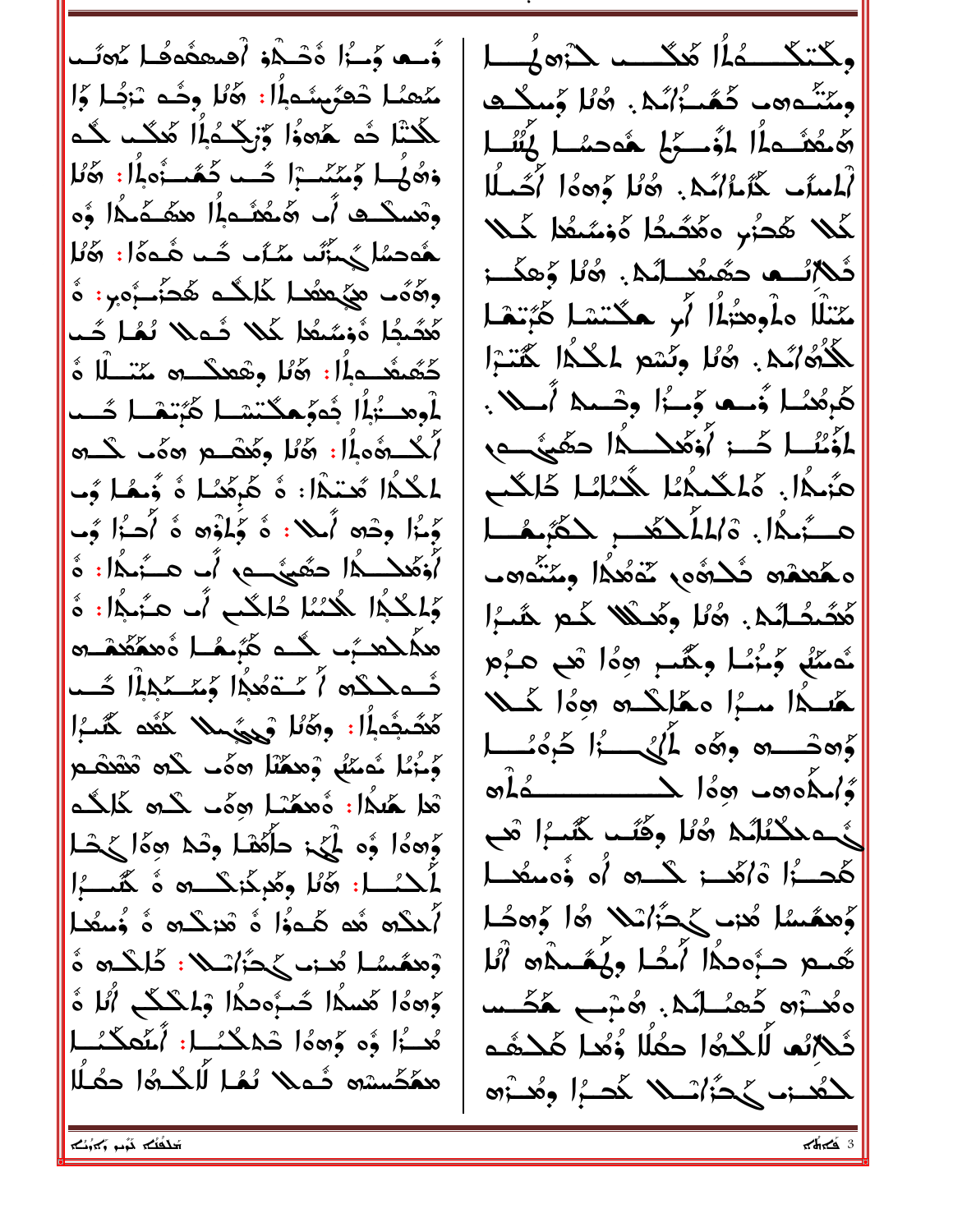ىْكْمُا: ۋَ *ۋەّْ*كْدە ھُەڭھُا كْعُزْب لَكَمُمَهُ مِهْشَانُهِمْ وَمَ الْمَهْرَمِ الْمَانُصِرْ هَٰنَا وُمِّئُكَّ أَوْسَأَنَكَ ۞ ۞ يَوْيَ ۖ ذَكَّ حٌدهَٰ;ا يُا وِحُقَدِي كُمِب أَصْـِرَه لَمْ كَصِبِي لَّكُعَلِّ مُحْتَدِّاً: مِحْكَىٰ = ةُ مَرَّەمُّن، مَحَــدَّو مُدەنَـــ محَزْحُدِحْـــ مِنْ الْمَيْنَمْـــْـــْ أَحْــــــه لَمْعَدَٰ; ۚ ݣَيْ يَعْكُبُورْ ۖ وِيَمْ هُ مَعْنَا لحَقَّمَكَ وَمُسْلَم وَثَمَّ وَهُمَا لَحْدِهِ لَحْدَ خُصفُوا ومُحزب حُ جَزَائِبِ : هُ مَحْضَرِ كَبِهِ هُهْبُدُه أَحْمَدَه شَمْئُع كَلَّا حَقْدِهِ وَه وُسكَدَّرْهِ : أَمَنُعَـلًا وِكُنكُنزنْكُــْهِ وُءِئِدًا كْلِكُـــه لمُفكّـــا وُحْــــمِي هُبْتُمْـــا:  $\delta$ م مَعَ مَعْدِها مِنْ مِنْ مِنْ مَعْ مَدَمْ ئُــمِــدْكُم / َـُــتَمُواْ إِمْسَنَدْ. وَالْمَا وْهِقْبِكْتُمْ هْفُقْهَا هُ أَالله وُشْبِعَدْ قُبْ ثَافُا وُحِدًا ۚ وَ *كَ*قُوو*ٰاً*ا ۖ حَصُّ كَآتُمْنَـا وُب وَّــٰٓ; هُ مُعْلَــٰدٌ مَا كَمَلِكُــٰبٍ كَمَيْــِلَٰلَمْ رُهُ مِكْمَا وَ ۖ وَ ۖ أَوْ اللَّهَ اللَّهُ وَ هُمْ اللَّهُ وَ اللَّهُ وَ اللَّهُ وَ اللَّهُ وَ اللّ مُعمَٰٓا لَا هَٰٓبُمُو ومُعصَّكَةٍ: هُمْدِكُلُو كُـه لمُكْتَعبَنِــرْه وأهبر أَحــزَب هَٰــز لَل |اُمْثَالُنَا| وحٌـد وِّـذُا أَهمَكُما مَّذٍ وِثْـدْمَا حُـد وَّــٰٓ; وَٰہٰلَا وَمِكَـٰهَہٖ شَـٰہ الْمَكَـٰعُـا وَ۔ تْلَافُا بَلَيْفَا: هُ مَّد هَكْنُمَا وَتَعِينَ كَلَّهُ ةُ هَبْعُم مُحتَّابِكُمْ مِنْ الْمُبْعَدُ أَمْسَانِيَّةٌ مِنْ الْمُحَمَّدُ الْمُحَمَّدُ الْمُحَمَّدِينَ هَــي هُ شَــمكَه /ّ مُسْـبْلَا أَسَّـا وقد روهُ عَلَى مَهْ عَزْلَ جَنُوا جُلُبِعَا: وَجَمْسُ

هصٌسُــانُـه. هُـُلْ وِكَـــرِ مــــأَلْ هُ٥ كَرِهُمُا لِلشَّمْرَٰا الْمُمُا وُمِعَدَّلَبٍ شَمَّ مَثْلَ لَمُع مُتَمَّا لِمَوْ وَالْمُؤْمَّدِ وَهَي كَــكُة شُكْب شُبْب كَــَبُّة ثُكّــته مُملَّوْهِ حَثَمَهْ أَمَكَ تَعْكُمُ مِنَ وتهشم هَعسًا لِمُحَتَّمَى وَْسِمَاً! وُملِهِ هِوَٰا لِّكُمْ لِكُمُعَمْزًا وِهُنَّ لِّكَنَّاتِكُ وَهُوَ الْمَعْدَرْهِ وَهَدَا هَكُلُهُ شَمَعُكُمْ لَمَكُلاً هُمْ وُسَقَلُهُ . كَمِ طَا كَه مَوْكُدًا كَلا لمَوْلا صَد كَبْتَهْا هُعِكْسَ شَبْهِ لِلْكُنْزَهِ ثَكْتُومٍ كَتَمْعُدًا وِسَكَتْمُوبٍ وَهُمُا وُهِكُلاً وَهُنَّا وَٱللهُ لِلزُّوسِكُمْ ثَبِي وْمُرَا هُمِيقَوْهِ حِمْقَهُا هُقِفُعِيفَ قُافُهَا ذَكَمَا مَكْمُسَمَّا شَيْئًا سُمِسَمًا وِجْمِعْنَا مِعْقُدِهِ كَمِلاً يُهْلِكُمَا. حَرَّهُما حَكَمُهُمِــدًا وَوَّــزًا. هُبْب أَمَاكَعْسَكْـــدْ كَتَابِكْـــدَانَ وْأَكْتَــــزْ لْمُلْكُمْبْرُهِ وْلَمْلَا لْمُدِ تْنَاتْ هْ/كُمْ; لَلَّتْسَا وَحَزَمَ ٱللَّهُ فَكُلاَّ وَإِنَّمَا حَزَمَةُ! ئَــلِلَمِ لِكَعِــَمِ كَلِعُــل وَهُـحُــلَنُـمْ. هدُه حمُداً ومَحـلًا مَّبَـمُـا مُدن حَذَّاتَ الْمُعْدِ مَتْنَا وَقُلْتُوهُ و أَهْتَمْا أَسْكَى وُهِكُنَّو هَهُ هَ حَزْسُوا هَهُ;هڪُلُمْ. ههُشُـه@ حَثَافُـا

بحثاث بأن بتفايح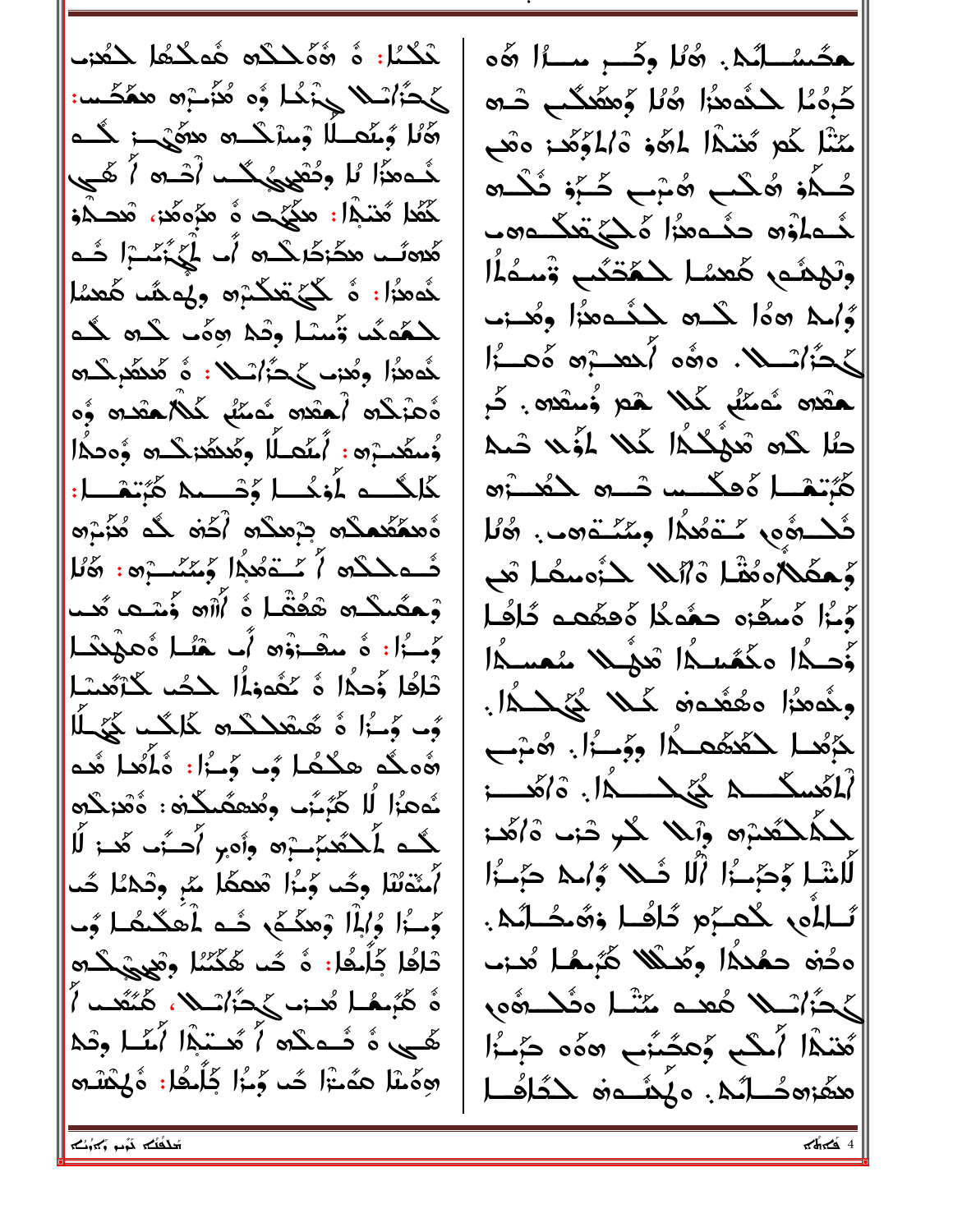أَبِ دَاهُا ةَهُكُتْزَجْكُمْ كُبِّ وَُــُرَا ةُ وَكَسَنُوا لَكُكُمُوتُهِابِلُهِ ۖ فَسَوْقٍ أَهْزَمِينَ هِ وهُذب بِكُنَّهُ لَهُمْ أَمَّدٌ وَمُمَّا: هَا وَهُمْ وَهُمْ كَمُعْطَرِ وَهُمُو ۚ يُمَعُطِ وَهِ هُـمُنْدَإِ لِكَمْكَنِبٍ هُنَ أَبْلَؤُانُا: لِمَعْشَلِ أَخْذَبُ لِ هُمْۤا هُمُّعُمْٓا: هُدْمُ;ُا ٱمْمِعُّةَقَا: هُ أُوْحِكُ أَخْذُهُلْ خُوجِكُمْلْ وُحُقُوْهُ وَهُو فَهِجْمْ، هَمَمُا أَحْقُدا هُ هَمَمُا لَحْمَا: هُ شَدْو مِكْبُِـمِمْلِ / إِزْاً /َـكْـرَٰهُ ـْـلِ هُمْــو كَمْ وَمَا كُعُمْ لِهِ وَهُمَّە وَهُوَا خُسْمَ هَٰىطاً وَٰحًا: نَفْحٌ سَّـ لِكُــُـا لَمُسَــأَا تَّىكُمُنْمَاهُ مَحْسَمَ شَسْرُكْمِمِلَا: شَــكُوْ تْعَبّْرُوهُ كُنْتَ هَكّْرُكْتُرْهُ وَْهِ وَكُنْتَ ا ةُهْسَمْلِكْتُه كَلِكُتْ فَهِيءُ وَهُتَدَب جْدَاْبْلا : حُـٰ هَكْتُنْا هُنْـم كَلُّبِفْـا: هُ يُكْتُلُ هِوَٰا وَسْتَعَبُّ هِوَٰا ۚ وَشَكَّلَ هُـْـَـلَّا هُدنٍ هَعِدُمٍ وَأَنَّمَا شَعَيْوَا: هَالَ وِلَا كُــا هُــبُّوْ قَعُبٍ ةُ كُـُـمُّلُبٍ وِكُسْتَــا ضَمككُم أَ خُصَيْصًا ةُ أَ أُوهتُكُمْ وَ ثِدو ودُا مُنكَم مُد ٱوُحِثُداً!: كَالَكوكَا تَعْدَفَيُهَنَّكُمْ مَعْسَا ةُ ٱلْحُمَّيِّ: شُه كَءَهُمُا ۚ هُ هكَـسُا وُه وُهجُنُكُــٰٓزِه وهُــٰزَٮ وَّزِيْكُمُلِلُه أَ هُبْتُمُمُّا وَلَمْوَحْهَا أَخْلَقُوا أَ مَعْوَٰنَيْرَه وِحْمْلَا كَا حْكَبْتِهْا هِـدُتْوَا كَاهُقْعُالْ هُدِوَّتْ الكَّعْنِتْ وَا : هُ فُمَكَّرَّجَةً ا هَا شَمككُم / مُنتَدُبِاً ۚ مُ هَٰتَكِياً وُه

كَاهِكُ وهو حَيْرِ أَنْ هُوهُ مِ للكُحتَن وهُ م اللّ اللَّه عَامَ إِنَّه اللَّهُ وَهُدَات حَدَّاسْلا تَسْلَلُط. هُمُا وَحِدَهُما أَوْرَهُ أَلْمُ الْمُحْتَمَّـ مَنْ الْمَوْلَ هُمُا اهُمْــــا لَكُفَّـُـــا هُمُتَمْـــا وَمَعْقَدِهُنَّا وَحْمَدُوا أَحْقَقُوقَا هُ/وَحِكُم لَهُقَتُلْ مُحْمَّثَلْ مِمْقَعْدَ هُرِم هَيْءَ۞ هَجَدُ ٱمْعُثَمِ مَعَجَدًا كَتْݣُمُو، هُوْشْبِ هَبْهُمْ وَإِذَا لْمُدُّشَا هِ مَعْ سَحِيُّلَ وِتَعِمَّا وُهِ وَا دەّىصلا ۆُڪل قىلا سَر نِكْسُل كمستضرف بره شكرنق كمستمل قُــەڭلاًكە. ھُمْرَــــى كَمھــُـــەن كمكثره ولكنا هففهفه كملا كُلْ أَنْهُ وَهُدَات كَكَّاتُكُمْ كُسْتُهُ حمُداً هُم هَكْىلَلْكُمْ. هُو كَكْسًا وْالْمَنَّفْ هَهَْ أَيْلَهُ مِنْ هَهُ أَخْذَب هْعِنُسِي وَٱنْݣَا هُنْسَالُهُ. 7⁄2 ولَا هزَا فُءهُم أَف لَا كُمُبُ كَعْدَالَ ثَكْشَبِ لمُعْنَـشُكُمْ مِلْوِهِـتُنِلُمِ أَبِ وِهُمْا ٱوِكُلُّكْ. ٥كُلُّيْهِ مِنْصَمَّعَ كُمْ هُمُسُلْ لَأَدُّا وُلِّي. دَهُّلْا كُوهُما هِدُسُا ووُودُتْــ وهُمْـزَب لِّحَزَّاتَ الْمَثَلُّلُّ وَحَسْرِ رِكْتُمَلُّرَهِ كَبْتُمُــــدًا وَدُنْدَهُـــــز لِلْكَثُـــــا

بحثاث بأن بتفايح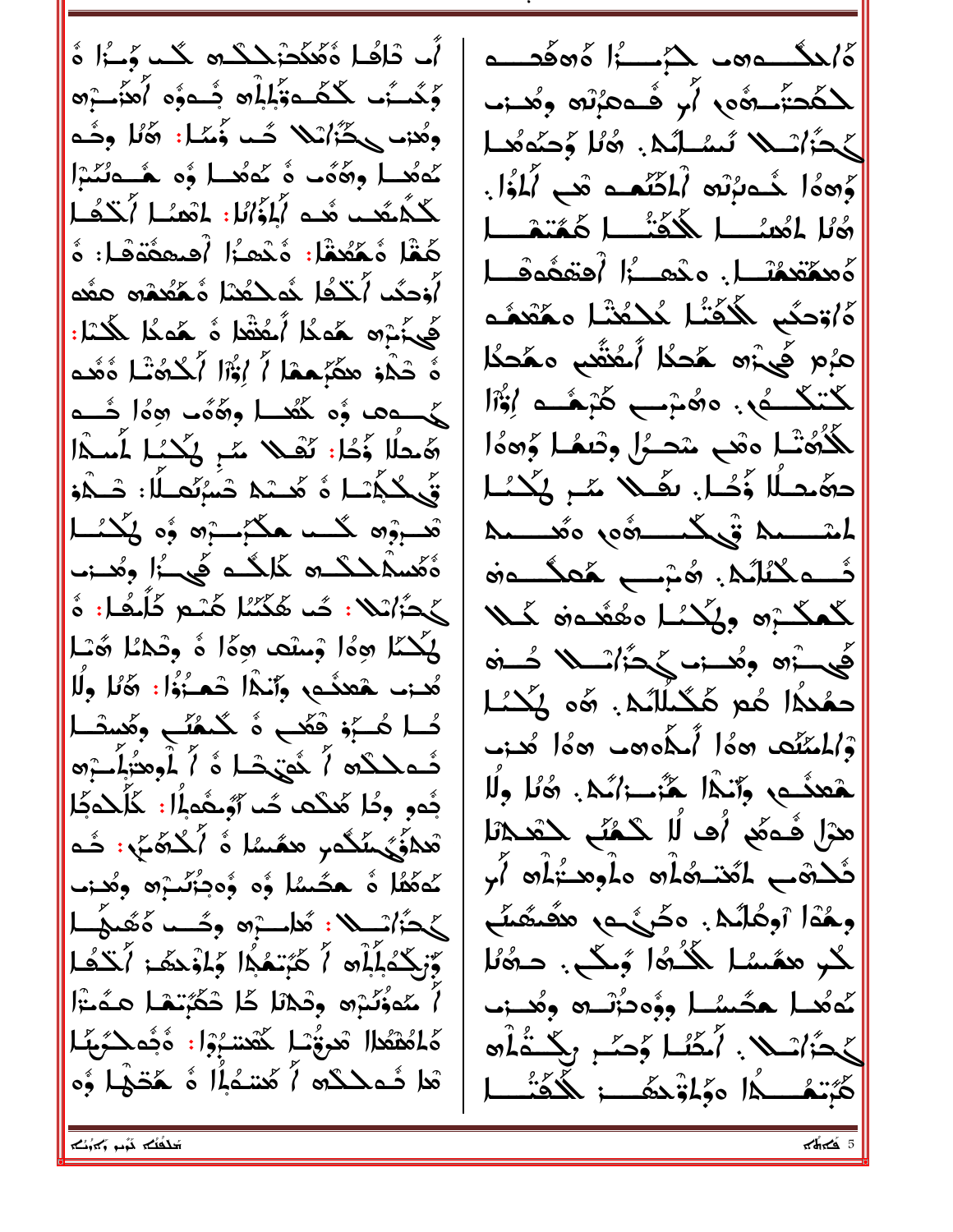وَّى الرَّاسُ الْمَصَاءِ: مُعطَّمِهِ مَكَن وَّسْعَدا سُحَبُوهِ ۖ وُحصْهُ هُبُتُمْا هَشُرَ ۖ ةُسْتُلْط كُتْبَ هُتْمِدُومُلِيلُوم وَمُتْعَطِ: كَٰلِمُتَّعَٰاا شَرِقُ ٓا صَٰلَهُـالَٰہٗ نَعِـدَٰہَٱت مُممَّعتَسَــــا أَ مَنْتَحْـــا ةُ أَ مَــوَٰتَّةً مِّـــــ مٓج ہوَكُدُھَٮ مُحتَــمُاَ) مَمَّحَمَّــا كَرِجْتُ شُلّْهُ هُدِيمُ رِهَت وَجَائِمُت لَا وؤْهِ بِمَا الْهُنْبَانُكُمْ هِ تَعْضُبْ وَّمِيْهَا كَاكْتُنَــِّيْ هُ أُ وَّكْتُــبَّى هُئَــمكْدُه أُ ەسلال كاملىك ۋەلمۇە ، ۋسعىداللە كَتْتَرَا مِلْهُنْفَقَا كُبِ مُحْدَّدِياً وَ حَمَّحُنَا مَسْتَمَّد مِكْسَنَّه مِصْمَّدَلَّهَا مِنْ مَسْتَمَ وَأَمَعْبٍ: هُ أَسنَّــا هُ أَ كَتَتَبِـــــِّي كُمِكًا عَلَمُهُم مَسْلَكْتُ لَهُمْ مُعصَّمَكُــمبر حَمَّحسُــا ةَ لِمُوَجِّدًا خَصَّــا ەلكلائىسە /كُشّى ەلسَّى ەۋكلى كَبُسْأَا ومُكَعِمَا هُءمُدٍ حَكَمُكُنَّهُ، كُم وَقُدْوُوسِ مُتَبَرَأَ مِلْهُ تَعْقَلَ حَقَدَ دَوَالًا كَاكَــزَەبِر ەْݣـە ذُەسّىـزْەب ەْ كَبُـطْـا وُهكَذَا هَمَالَكُمْ هَسَهِ مَكَنَّبَ لَثَقَفَ ھُطُ حثَكَرِكُم كَنُكْفِسِ: كَنْحَقُوبِ \* كَمْ هُوصُلْ كُمْ هُبْتُهْا وُهَقَّزَه ه معدَّ أله . 1⁄4 مَعْرِ ما معدمٌ بِهَا ەَكْزُەشە ھَبُعْل ھُعْل ەُحثَكْلُكَ ے گوگئی  $\hat{K}$ همَّسُا لَكُثُّهَا مُحِكَّى أَبِ وُحقَع لَكِ شَمْعٍ لِمُعْبُرْتِهِ وِهُذِبٍ كَجَزَّاتِيهِ وَالْمَانُس ْرَصْلُـرِ حفْكــرُهُ) وُهكَّنُوهب وكُنُّـا هكَّبْتقـا هُكَنُـا بكَتْفَعُـب لَكـبر رِكْــتُملُّ ەختەلى وڭزْحَعْ كُمْ حَزْەتْزْنْدى. ەقْمَرْكُعْ نْدەۋا ݣْكُوْشْمام. مالمائىس شەد هُنُّوا وَالْمُحَمَّدِ وَاللَّهُ وَاللَّهُ وَاللَّهُ وَاللَّهُ وَاللَّهُ وَاللَّهُ وَاللَّهُ وَاللَّ نَّتَّعَفَ كُبْرٍ هُوَصَدًا وَلَوَمِّهُا ﴾ والْأَشُوبِ وَكَبْرُومُنْنِي هُبُرْهُمَا وَهُمَا وَحَقَلَاكُن لمنكشع \* فأهقشه ولمكنا لْمَحْـٰدِسِكَا ۖ حَـٰـرَهُ٥ أَبْـدْـُـا مَدْهِفْـا هُمْكَــْـا حَيْدَحَكْنُـداً ولَا مْدْوَّوْتُـُـا كَلِكُ رَهُوماً لِكُمُو وُاونُو وُوصُو كُحِبْرَه مُحزب كِحَزَّاسًا كَلِوَكَـــا قَتَبُ ەْسِّس كْبِكْلُوْھ ھَەْكْسَىلا . وڭىھ كىھە وسىڭىھ كَلَيْحەُل وڭھھكىلا

بَحْلَفُتُهِ فَهُومٍ وَكَاوُنُكُمْ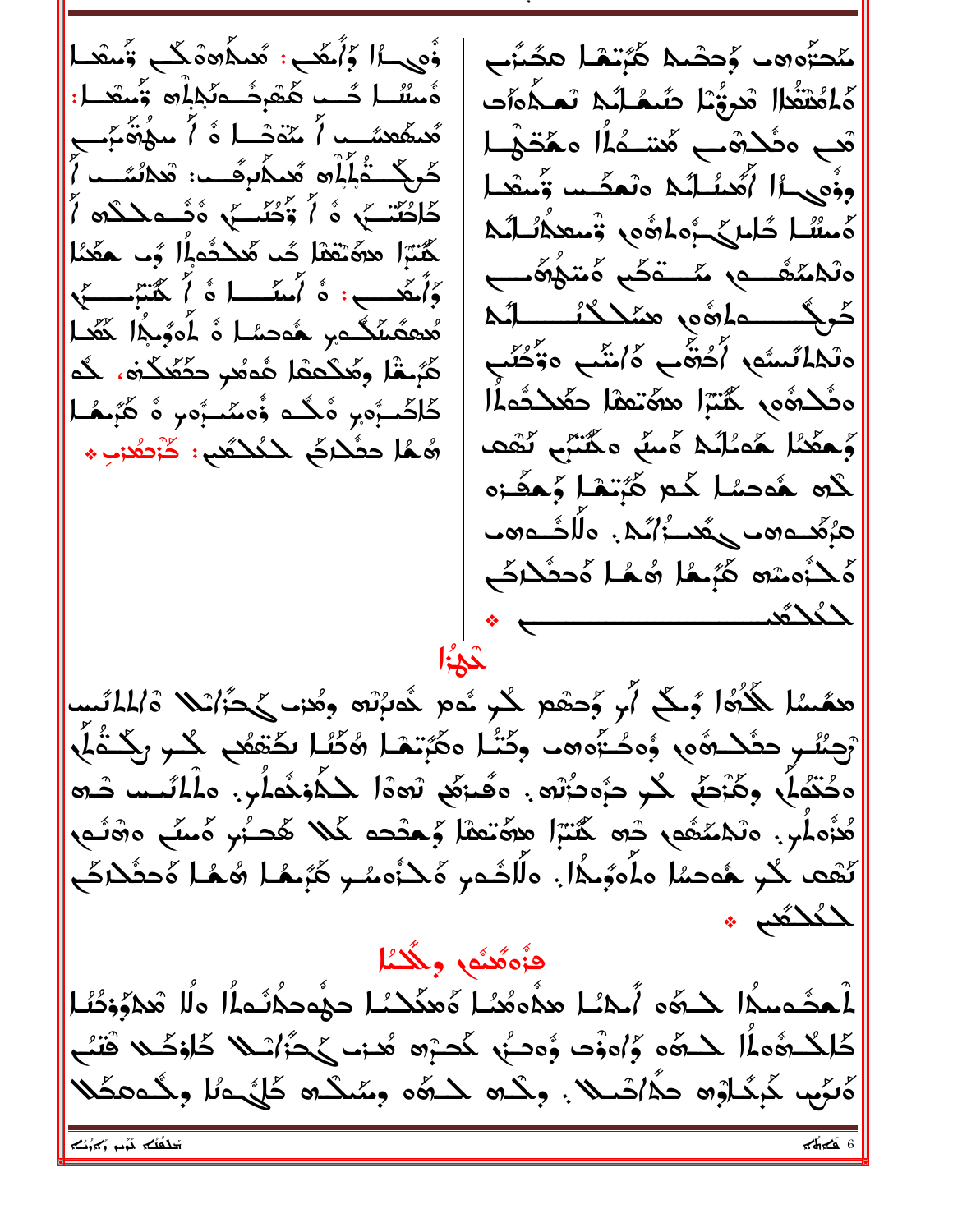حَكَبُوًّا. وهُم صْمْ أَتَرُوهِبْ لْوَهِـتُوْلًا وَمِّتَىٰلًا أَبِي هِكْتَسْلِ هُرَّتَهْلَ. تُـورُا ه لَكِيْهِ وَ هُرَهُ مَسْمَعَت حَمَّةً مِنْ الْجُمُلَ كَحِدُّه جُــداً!. مكَعجُــد فَــتمْ رَبّـد ۿڋؘؗٳ لْحُلُّقُنْـا. هُلا وهُــع حَبْـــعا لَهُـــب كَرِ ۿَ٥وُلُا وِقُطْسًا وُحْكُمْ وَسُتُعَا هُمكَمُرًا مِكْرِجَرِيٍّ )ُو مَكِدًا لَكَرُّهَا هُوَمُا حَمَّنُو مِكْتَحَدًا لَحَلا مُحَتَّى حكَمَحْسَــكَا هِقْمَــكْتْصَــا هُاهُمــتُوَلَّا وجْمِعْنَا مَعْنُا وُبُسُا. ھُلا وُھوُوْ لِلْكُرِلُرِ هُرُسِيْدًا حِكْفُتُوهَا هُومُدا وؤْهسُا هُبْسُهَا هِسَيُ سَيَ لَكُمْهُمَا كَمْأَوْسِــزَّىٰۖ أَنَّ أَنْ أَكْسَـــمَ لَيُـــعَلَّا حَصَّسُا ووَّدتُرْتُه وَّاكُمْ حَزْنَكُمْ هُنِت لَيْحَزَّامْلا هِمْهُمْهُمْ اللَّهُ اللَّهُ وَتَعْسَى لْحَمْدُ ـــه أَنْ ـــهُ مَـــمُو ــهُم حَمْدُ ـــا لْكَحْتَدْبِحُتْل. هُلا وحُكِشُوْتُوه كِكُب وَأَوْجُدْهَا أَنْ هُجَجَّعْمَعْدَهِ أَلْمَدْ حَرَ مُوعُرًا وُهِمَّتْ الْمَعْصَلا لِمَكُومِ هِمُكُمْؤُهِ أَلِمَ وَشَكْلُهُمْ وَهُبْتُهْلُ. وَهُمُا كَقْفَ لَمْ الْمَعْمَلُ مِنْ مَثْلِكَمْ فَيَوْمِنَ مِنْ مَنْ مَنْ لَّعْقُدْ ثُمْ أَخُذُّةُدَهَ . هَكُمْ لَمَكْسِ وكُم فَمكْمِ مُدِيْمٍ وَهُ اللَّهُ وَهُنُم وقعدت ومكم أمَّل تعدتوه إمَّل: أو هُدزب كَيْحُزُاتْمْلا وُهْزُمْهَا هُاه هْم كُفُه ت*ُحِ*كِحَمْلَا مُكُمْ أَنُلْ عُثْمِ إِنُلْ. 1⁄8 مُ چىشا ەلمەئەندا ۋىكىدە. ەگىر كَمِحْشَمْكُمْ وْمَهْلُمْ وِمْنُدُهْمَا حَرَّهِكُمْ همَّسُا أَحًا وُحَزُّوا هِلْا. وُلا وُحقَّى هَجْدُهُماْ هُجِمْهِ وَوَا وِكْتِكْهُاْ هُ رَبُّهَ عَلَيْهَا عَلَيْهَا مَعْظَ وَهُنَّوَى هَعكَـــــــ. هُمُل لمُعْــــهُ| ولَا هُعمُـــل أَمَكْسًا وِلْمَلْكِ: مَنْسًا مَسْتِمَّالٍ. هُمُا تَعْلَيْكُمْ لِمُتَّصَدِّهُمْ. أَهْلُ الْمُتَكَمَّةُ كريم المشهرة من المكام كليل وتَكَفَّيْ مِ شَكْشَبِ هَكْتَسُكُلُّ. لَكُمْ وَهُدوه ﴾ فَيَحْسَنُوهُ أَوْ أَوْ مُحَمَّرَ ەھْكَا خُنْتُمْ ھْفُىر ھَمْسُلْ لِگُلُّھَٰا كَعْزُجُا حُمْحَكَلا حُسْمًا حَدْكُمْ أَوْا وُكُبٍ. وِكَرِجْمَــتَّهْلُرْهِ وَٱلْمَحْكَمِ و مكان مان أيام للمركبة مكعده رُّهُمُّا وُهِكُسَ حَكَّرُهُمَا وِهُـمِـهِـمَا وَلَا كَبْرِهْمِا هُدْنِ حِيْدَاتِكْ وَحَدَهُمْمَا هُووُلُو مَعْمَعِكُمُ وَلَمَكُمْ مُتَوَسَّلَ حكّم حمّمكـــره ٱتــألا وُحِتْنَهْهَا ومَنْوَصْلِ وَهُوَدِهُمُ أَوْ تَنْكُلُ وَأَمْلُ حْدُوْنُہِ مَهْدِ وَكَاوُنُكُمْ  $\mathbf{r}$ ara  $\mathbf{r}$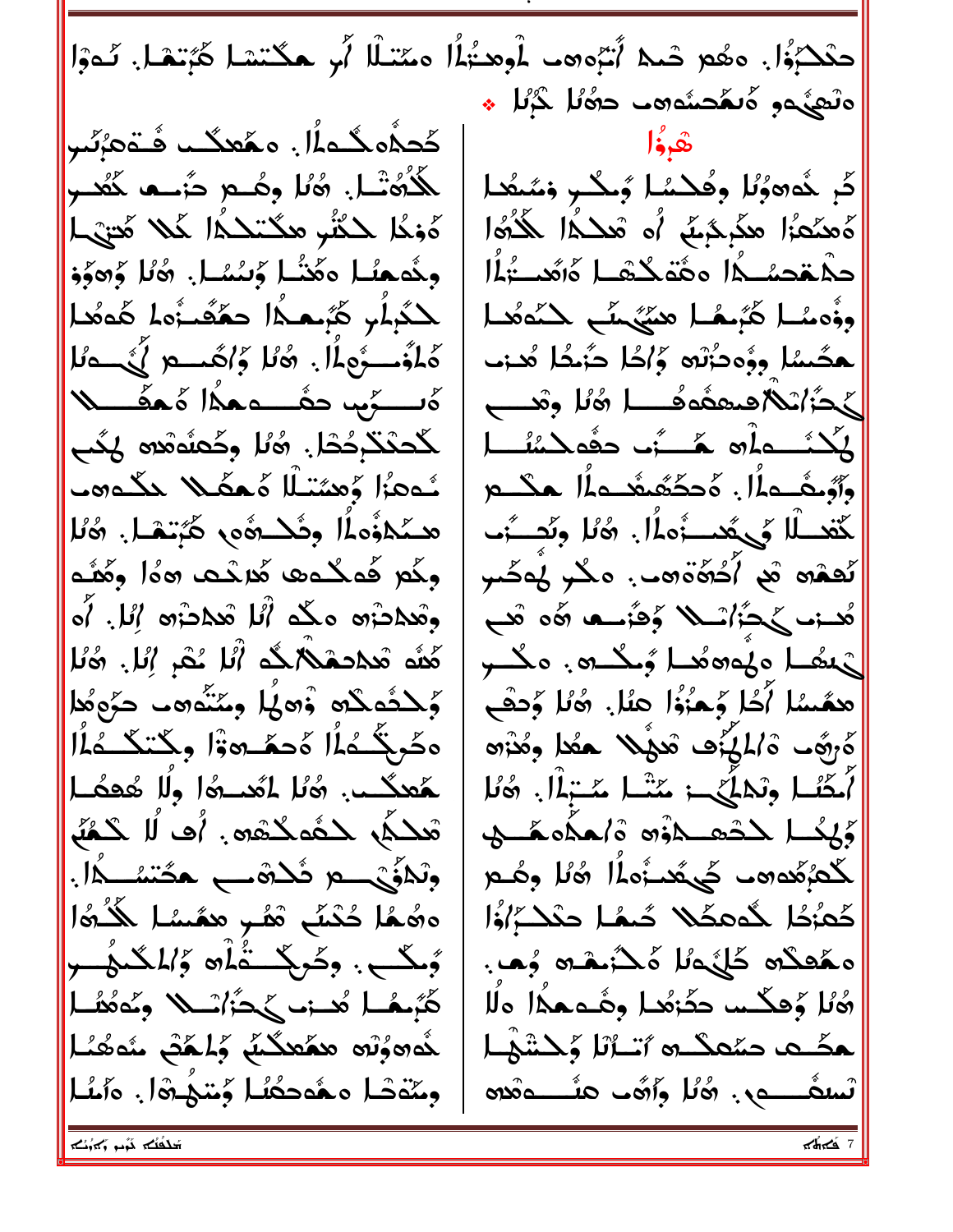مِّتُمِنُـــا كُـــــــــــمكَــلا فُـلـــــــرُّه | كُتَــْبَرا مِدْهَتِمْقَــا وِكَعْدِهِ وَالْمَكْنَوَب حَنْذَهُ لَكَسَنَا مَنْ الْمُسْتَمِنَ وَالْمَسْتَمَرَّةِ ﴾ [منْ أَنْفُسَ السَّنَةُ وَالْمَسَوْرَ الْ كُبِ مِمَحِّتِكَ ا حَزْوَجُكُمْ وَكَبِّنَعْسِي ﴾ فَكَلْحُوهِ وَكَبِّنَعْظَ سُحَبَّوهِ لَتَقْبَصَا ى مَحْسَوةًا وفُسوةَ لِمَنْ الْمَحْسَنَ مَعْدَمَاتِ مَعْدَمَاتِ الْمَحْسَرَةِ مِنْ الْمَحْسَسَةِ وَا وتَعْلَمْهَا سَكَّ مِمَّتَيْنِ مِثْلُ وَمِنْ الْمُحِثَلَامُ لِلْكُلُّفِينَ \* فَأَوَقُفْهِ وَزَفِزًا لْمَحْـُمِسْكَالِ لْمَــرَهُ٥ وِنُـرِّبٍ لِمُـُـاوْ٣ وِهُــزَى كَبْمُ ٱسْكَــرَا اللَّهُ مَثْمَــزَلَه ەسْتَلَاف كَمْ وَحْكَاوْهِ سَيْمًا كَتْنُمْ تْمَلَّا وْمْسُلُمَا وِكْتْتُمْ ݣُو . حْـقُو وْحِكْعِبْلَا وِهَبْتُمُّـهِ مِنْ مْعَالَمْـس مِسْـرًا هُـحْكُـارْوا وِهْــمحْكَمْتْرُهُ مِنْكُــز. ەُمكَلّْمَا ۚ كَمَاهُ ۚ وَٱمْعِ كَتَكُلُّهُ ثَنِيمًا ۖ كَمِكْبِئُةٍ ۚ كَبُودُتُو ۚ. هَٰا حَثَكُـ فَه مُّبِلًا مُعْلِّكُمْ وَمُعْذُمْ وَحَدًّه حَدَّة وَعْدَوْهِ فَيْ اللَّهُ وَالْمُكَسَّدِ حَدَّثًا \* هُدَبِ حَذَّابًا \* \* مُعَمَّا (أَعتَقَقَاهَا) وُه خُوطُوا وِكَٰٓنِىٰ اللَّهُ وَوَٰٓوَا وَرُوۡنَا ۖ كَبِ حِنُـــهِ رَقُلًا وَسُعُـــدًا مكْـُـــزَا أَمَنُعلًا كَـا نُـهِ رَقُلًا وَمُبِعْدا هُ ۚ كَدِ أَلْ وأصلتك المستمرك أمسكناه وَّىسُنْدَا هُ لْمَحْسُدًا دُوْنُـبُدًا حُد لأعْمَا لِمَصْسًا وِوُدْنُوْتُ وِلَّوْسِتَ كُەكْدا ھگېسُا ۋە كَرَّىسە ھُەھتْزا كُنزىت هَدَا مُن كَدَٰاتِكَ وَسَعَّاتِكَ الْمَسَاءَ وَسَعَدَ ِّكِذَابَكَ ۚ هُ مُعِمَّا وَحُــتَّةَ لَا مِكْبِـدَبِنَـا: ھكْبِدَّبِئِّبِ. لَمَوْنَبِّ وَهُدَوِّعْنَبَكِي مَكَيِكَـمَا ۚ مُحَرِّدِهِ مَثَبِـمَا ۖ كَكْتَعَلَّا هَـعَنَّا حكّفلا عمّنُا هُحفَداسُماُه وكَلا لْمِعْطَلَا ةُهَصْمْ وِكَلِكْــفِي رِكِّــةُ أَلَ بِكِنْهَا مِكْتُمُوا وِكْتِكْبِ أَيْعُمْ. هُـــهِ ذُا دَكُنْـَــا هُ وَا أَجْمَٰقُهِــا: هُ هَجَهُجِمَ جَعِيرٌ مِنْ الْمَشْتَمَرُ الْمَرْبِكَةِ مِنْ الْمَسْتَمْرِ كَلِكُوكَا هُو رَهُدًا وَو وُوسُا كَبَنِهُا كْمُلُوه هُدْهُمَّى هُ اهْنَفَى. كُلْر لَّكُصِ مَكْتَمَمَّا هُ الْمَعْمَلَا: لَمَكْنَّ المستوكب توجد المستور المستور المستور المستورين أَلَكُتُمِ تَرْبِسُا كَتَا هُتُوفَرْاً مُحْبَت لَكِحَزَاتَكُمْ أَعْمَقُوطُ وَهِوَمِكُمْ أَكْتُرَا كَذَاتِيهِ أَهْتَهُمْ أَهْتُمُوا وَالْأَصَارُ الْمُسَوَّا وْوْمِنْنُكُمْ وَاوْحِكْمْ كَمِنُكُمْ حَكْسِرَاْرَةِ كَمَّانَ وَٱوْدًا وُّوعُنُنُا وَ اوْعِكُورِ ۖ هُنُا ۇھگىشل. ڭىر لى مۇمر ئوز.

بحثاث بأن بتفتح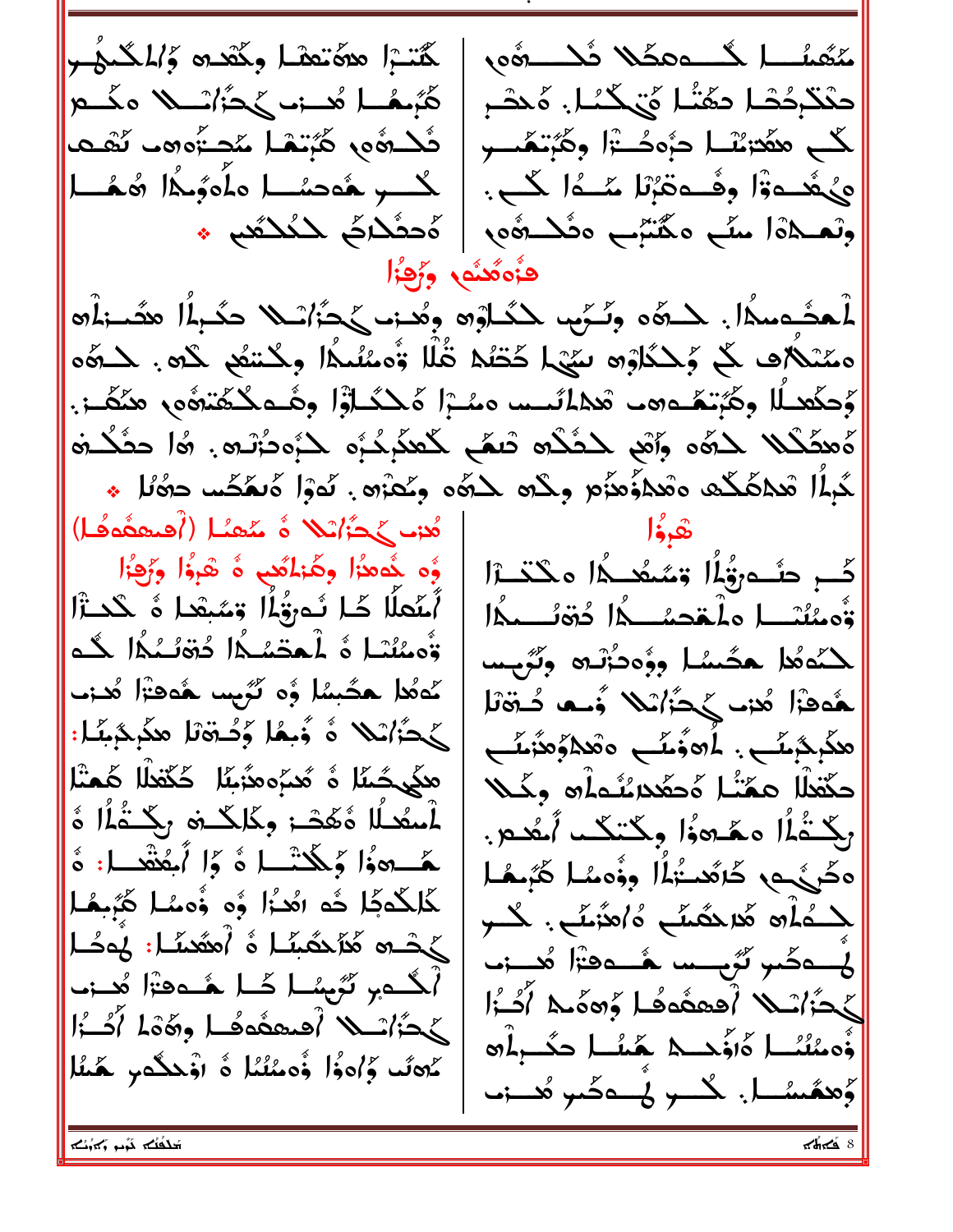كُ كَبِلُبْرَه وْهِمْسُا: لِهِكُمْ أَلْكُمْبِر سَّرْبِسُا كَـا هُـوشْلْ هُـزِبِ حَذَّاتِيهِ أُقْتُمَعُوفًا ۚ وَهُوۡنَا مُعْجَفٍ ضَـٰٰهَا ۖ كُـُهِ فُومُا هُبُعُا: إِوكُا أَلْحُوبِ هُن كِحْزَاسْلا وِرْكَامَا نُهْمُوْا لِمَالِكُنْ بِتَنْزَلُكَمْ َ حَكَثْنَا وُهِ مُنَ بِمَوْدٍ: إِيَّاهُمْ أَنْكُتُمْ إِلَيْهِ مُحَسَنَاتِ ﴾ [الأمراض 2014] حركة مسلم كَمْلَكْتُ هُاوًّا هُ مِنْعَاً كَمْلَكْتُ كَعِلَاتْنَا ۚ كَلِكُمْ نُغْلًا: يُوصُل أَبْكُوبِ هُدخت كَحَزَاسْكا وِ6َةْ الْمَحْصَلُ وَهَ ُوۡسُـٰا كَثَمَىٰٓطا كَــٰ كَـٰبِٱ وۡمِكۡعَكُـٰ۞ وهُدَهُد: حُددُ . وَحَدَّ الْمُحْسَنَ وَهُدَهُد: كَحَزَاسًا وِهَءَا وَهِمَا الْحَزَّا وَهَُمْهَا لَّـْـَـٰ مَكَــُمَـٰـٰىِّ، لِهَمُـٰلَّ أَلَــُّـٰءِ ۖ مُّــٰٓءِ۔ لَحْمَٰهُ أَعْمَلُهُ وَهُمْ لَم لَمَّا وَكُلَّمَا وَكُلَّمَا وَالْمَصْرَ كُــــا هَالْمُـــارُهُ وَّهُ هُزَّاـــرُه بِهِ فَهُصَــا أَلْكُمْ هُذِبٍ كَجَزَٰاتِيْهِ ۚ وَهُمْ الْحَقُوهَ ا مَفْهَمْكُمْ لِمُعْظِ حَنْدَّدْخُصْط وْقْمْ الأَمْتِكَا: إِيَّاهُمْ أَلْحُدِينَ هُدَيْتَ الْمُتَّامِينَ مَنْ الْمُتَامَّةِينَ مَنْ الْمُتَامَّةِ لأصِدَأَ السَّلَاءِ وَهُوْمًا مَقْصُلًا فَسَوْمًا كَبَّتْهَا: يُمْكُمْ أَنْكُمْ وَسَبَّكَ بِمُتَّابِكَةَ الْمُسَبِّكَةَ الْمُسَابِكَةَ الْمُسَابِكَةَ وِهَٰهَا هَدَهُ مِنْكُمْ إِذَا هَوَّنَّهُ لَكُدُّهَ الْكُلُّهُ: لِمَصْلِ أَلْحُمْدٍ مُعَنِّفٍ كَحَدًّاتِكَ وَ26\$ ثَنُزًا (خُومٍ) وُه هُلَا مُكْثِمًا وَا تَغَفُّكُمْ لَكُتَ كَبِثَلَا هُبُعَثَمَاً: يُوصُلُ أَنْكُوبِ هُذَبِ كَيْحَةُ اسْلاَ وِرَهُ هُمْ لَمْ كَلْمَعْلَلِ كَمَلْكُمْ لَمُحَمَّلِكَ لَمَنْ

لِّكِمَّاسُلا الْعَمْعُمْعُلْ وُمِهَمْ مَعْعَمَّا لْأَوْمُا كُبُرْهَا. كُلّْ لِيَوْكُسِ هُذَب كاكم أنسكتمرش ممرة هوتا أنتصرخ تَسْمَعُ فَ الْمَعْنُمُ الْمُؤْسَنُونَ وَ الْمَسْتَوْرِ . لَكَسْنِ وسُمِلًا لَحِيلًا هُمَاتُوْا هُمْتُحَدُّا لَحِيلًا كَعَلَاتْنَا هُڪْتَنُعُا. گُر هُوَڪُنِ هُدَبَ لَيْحَزَّابْيْلا وَ50هُمْ مُكْتُمَا هَٰنَي وَّسْمَا حَكْبِلُه وُحـُزًا. كُــْرِ لِــٰمَـٰنِ هُــٰ:۔ لِّكِحَٰزُاتِكُمْ وَ200 \$ هُــلًا وَعُنُوسِـ2 لْمُشْتَوْوَيُّ. ݣُلْسْ لْى عَضْرِ مُسْنَف لَكْتُمْكُمْ وَ30\$ اوْمِدًا مِنْمَدْدَا كَعْزُهُا وِهُدُّى ۚ لَا لِمَعَهُ وَ هُدَ أَسْتَغْرَبْتُ الْمَدْمَامِ الْعَمْقُوصُولَ وسَمحْدُوُّلْسَلَمْهُ أَمْادَّهُمِسْهُمْ كَسْمَعْ حْتَذْرُحُصْا مْحْتَزِيْمَا. ݣُـر جْـوكْسِ هُدنب حَ حَزَّاسْلا وَههُ ما لِحُمْدًا حثَكُـــوهُ هُبُتُـقـــا. كُـــر لمـــوكَــر هُذبٌ كَيْحَذَّاتِيهِ ۖ يُؤْهِضُهُ وِضَّلَّــوَهُ مِ هَّقَطُّلَ لَأَنَّقَتْلَ. كُــر لِيــمكّس هُدنت لِكَمْمُنَا لَا مِنْ هُمُوا مِنْدًا مِسْلًا تَتَعُدُ لِكُبِلًا هُبُعِمًا. كُرِ هُوَصُرِ مُن كحذائك ؤدةمك لمكشائل وتمشا لْمَشْمَدْ وَهُ مِنْهُ تَعْفُسُهُ لَهُ وَمُسْتَوْب ـْھُەھسُــاً. كُــــو لِــــەكْسو هُــــزب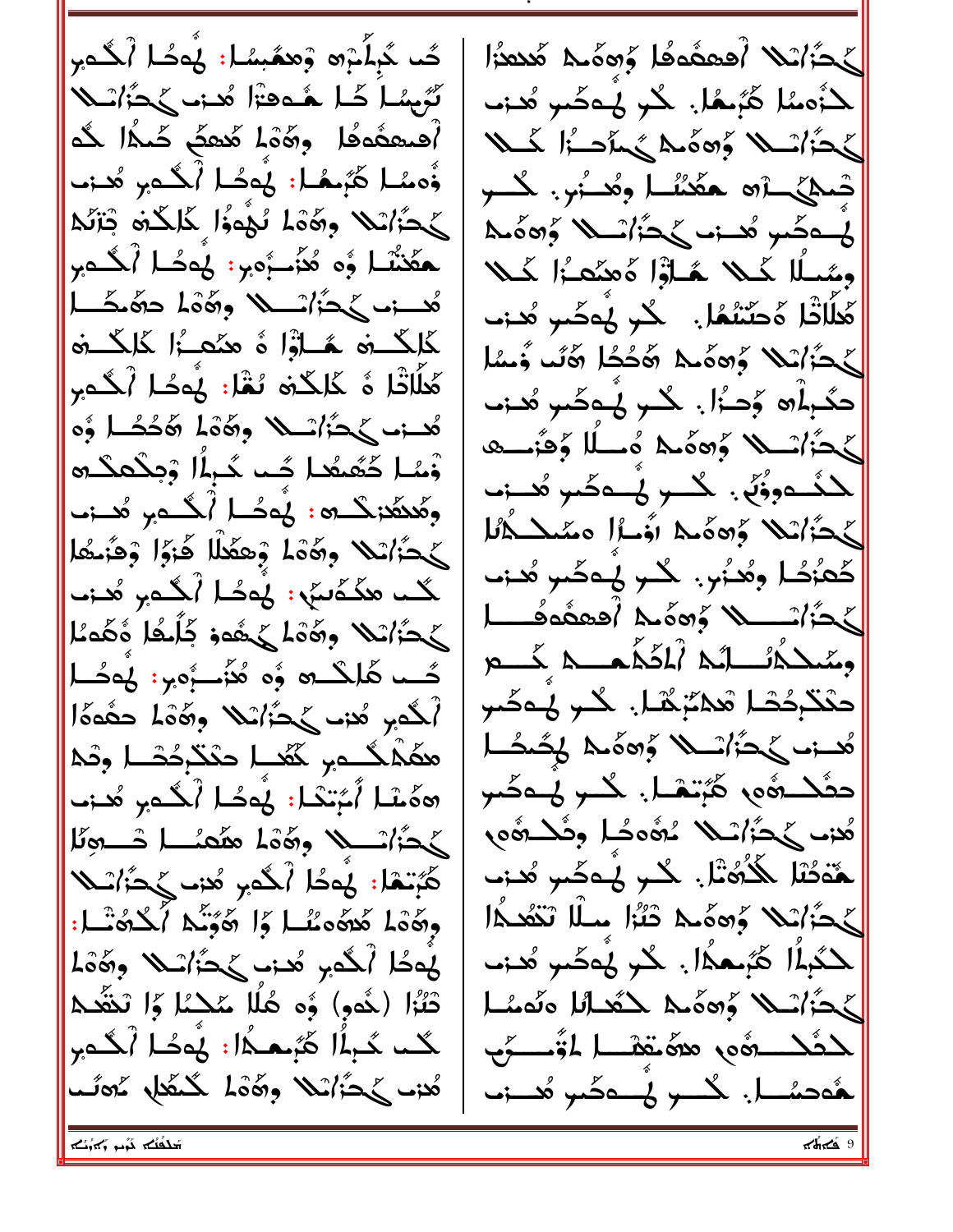أَمَّ هُجَـــدًا وَّه كُسَّـــ; وَّــ وَّسْــــا لْمُدْدِكُلُهُ أَ مَلاَنْتَمْلُ هُزُنْزًا شُد هُوصِيْــا: هُوصُــا أَبْكَــومِ هُـــزت جَدَّاسًا وِ16\$ عَفْعُا بَبْعُا هُكْتُ أَخُمِرٍ ۚ ۚ وُۡمَمُا كُبُنِـٰهَا: إِيۡمَكُـٰا ٱلۡكُـٰمِرِ ۖ مُدْتَ إِسْمَاسًا وَهُمْ لَمَدْهُمْ مَلَاهُمْ أَمَّا وِمُكُعكُمبِ ۚ وَٰٓ ٰ وَٰٓ ٰ وَٰٓ مَتَـٰٓ ٰ لَاتَغْـا: لْمَصْلِ الْكُمْبِرِ مُعْنَى صَبْكُمْ الْحَصْلِ وَالْمَحْمَلِ حِبّْنُا خُهَ الْمُعَامِنُونَ الْمَعْ الْمَجْمَعِينَ مِنْهُمْ وَجَعَلَتِهِ مِنْهُمْ مِنْهُمْ مِنْ هُذَّبَّو، هُمَحْسُلُ كَعَلًا وَ ۖ ٱوَّحْمَاً ۚ ا لَمَحْلِ أَلَكُمْ هُدْمَاتِكُمْ وَالْكُمْلَ وَالْكَامَ كَّرْهُا هُدْوِيْنُا ۚ ۚ أَثِّهِ ۖ وََّمِّ ۚ هُ ۖ مُّذَّبَّوْهِ ۖ حُـه خُمحكَمُـا: إِمَحُـا أَحْـمبر مُدنب كِحَزَاسًا وَّزِكِكُمْلُمُّومِ حَقِيْتَمَا عِقْدَ لمُؤْهِنُوهِ ۚ وَ ۖ ٱلْكُلُّهُ ۚ وَلَٰهَ ۚ إِلَٰهَ وَلَٰهَ ۖ ٱلْكُمْبِرِ ۚ مُدْتَ إِيْمَانَ لَا وَهُوْمًا كَلَّكُمْ مُنَصَّلَاتِ مِنْكُسُولَا ةُهْلِسُمْكُمْ بِهِ حَمْلِكُمْ يُوسُمُ مِنْ مَنْ عَلَيْهِ مِنْ جَمَعُه الْمَصْلِ الْمَحْرِيَّةِ مِنْ الْمَحْرَمَةِ مِنْ الْمَحْرَمَةِ مِنْ الْمَحْرَمَةِ مِنْ مُدْتَ كَحَذَٰاتِكَ ۚ وَهَٰهُمْ وَهُدَا مُحَسَّمَا ذُهَمْسًا مِكْشَسِلًا وَإِنْ وَارْدَةًا وِتَحْلَلَ أَمُتِكَلِّ وَلَـٰ هُلَوْٓا: لِمَكُـا أَنْكُـٰمَةٍ مُحْبَب جَدَّاسًا وِرَهُمْا هُدَوُّا عْكَسًا كَب كَبِلًا وَّه أَحَرَٰا همْسُل: لِمَحُـل أَلْكُـمِر مُصنِفٍ كَيْتُمُ أَسْمَلَا وِرَهُ هَٰهُ مَنْكِيكُمْ ا َكْثُمْكُلُهُ *أ*َ مُ*نْأَكْ*بُوءٍ: ةُ كَلِكُم<sup>ِك</sup>ِل تْعَد*َقْ كَمِنْكُ*م مِعْسُلُ هُ أَكْدَهُ ۖ فَ):

حَيْدُ الْمَسْلَلا وَ50هُ هُــالًا وَحِسُـا ەڭھنّا خُىر ۋەسْا وھُەوھْا. كُىر لمدهْمَةٍ مُحَسَّرُ مِنْ مُحَمَّدٍ مِنْ مَحْصَلِ هْكُرَا مِثْمَنُوا وَ لِلْلْعَظِ /وَمِنْدا وِمَثْدا كَحَتْنَهُــا. كُـــر لِيـــوكُــر مُــــزب لَكُمْ أَيْسَمْهُ مَدْهُمْ؟ كَسَبَرُا يُصَلّ ەقكىم كەشدە وەدۇر فەللىئا وَٱوۡعَـُـمَاۤا ۚ. ۚ خُــــرٖ لَمِــمَصَّرٖ مُـــۃِٮ كِجَزَاسْلا وَ50هُ هُ هُزْهُما هزَّهْنَا ەكْبَرْ أَلْمُّكُتْ هُنُّرِ حَكْكَفاً. ݣُـْر لمحاشَّدُو مُحَسَّرُ مَنْ أَمْرِيكُمْ تُمْكُمْ هَقَتَكُــٰهَا أَتْبَ هَــِبُمْ لَمْوَهْـَـهِ كَرْكُمْ الْمُومَاْلِ. لَكْسِ لَى حَصَّىرِ ثَعْسَرَت لْمُحْمَدُ مِنْ مُحْمَدِ الْمَلْحُمْ مِنْ مَحْمَدَ وُهِكُيُّےاً. كُــرٍ لِــەكَــرٍ هُـــزَت لِيَحْزَانَــــلا وَ5% هُمْ وَعِنْـــا بَدَـــزَا ەَسَفَىهَا حُدْمَكُمْ وَٱشْا مْمَتَبْشَا وْاَوْتُعَسِيْهِ. ݣُسْرِ لْمُسْمَحْسِ تُعْسَرَتْ لَّكِحَزَٰاتِكُمْ وَهِهَمْكُمْ هُــوزًا وَّهُمْـا َكْثَرِلُمْ وُحَزَّا هَمَّسًا. كُبْرٍ لِمَحَّىرِ مُحسنه حَيْمُ ٱلْمَسْلاَةِ وَهِ مَعْظَ لِمُحْسِبُهُ هَقَىمَْمَمْ لَكُرٍ هُمُسُلٍ لَلْأَهَىٰ. حَنْهِ خْدِءُا هُلا وحْتّْفَعْدا وكُنْحَكّْ حْسْر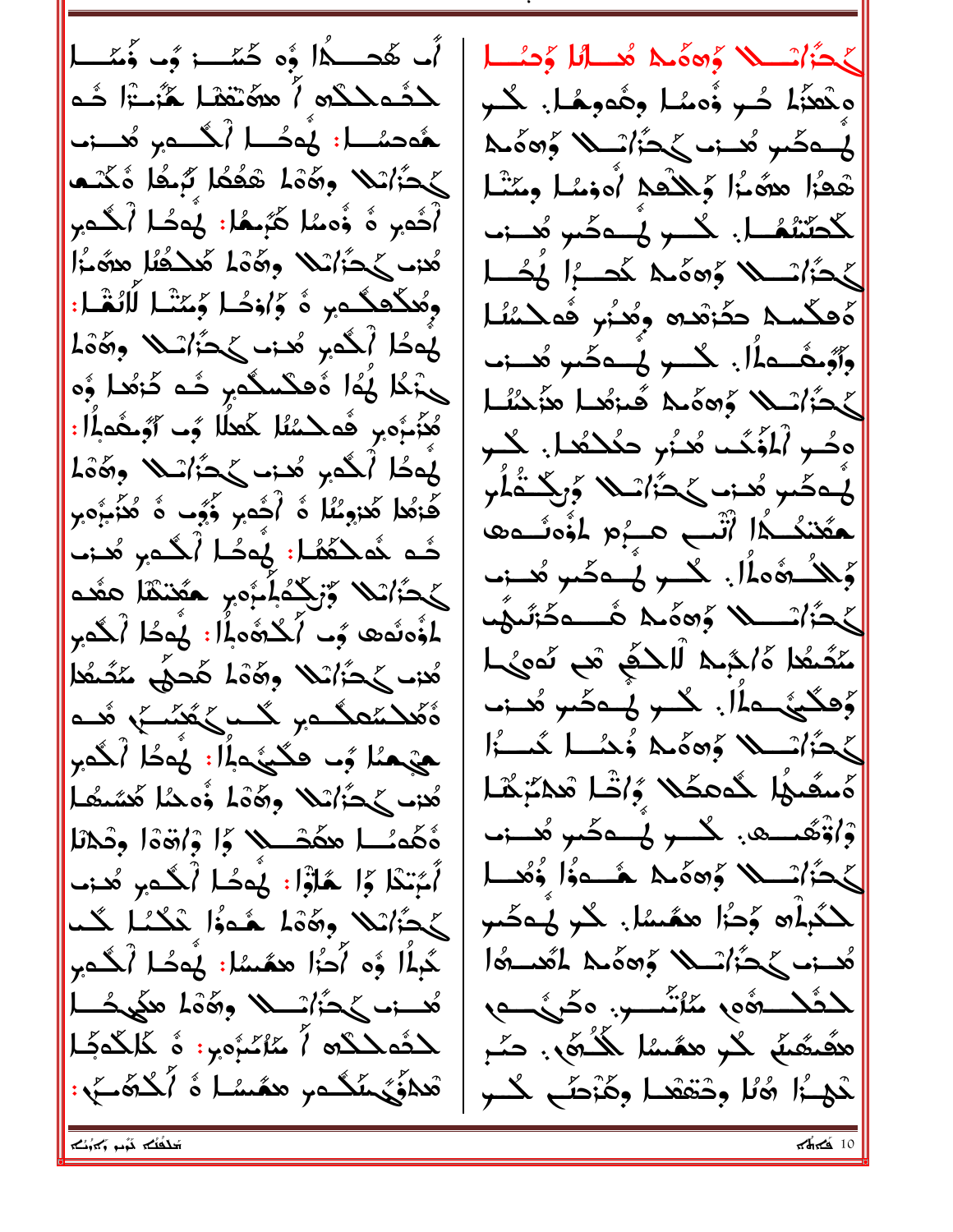كُـــد هُ هُدكُـــا وُه ۚ دْهِـــزَّال وُحْتَمِيْتَــا وۡمِكۡبُمۡكُمۡ هُمۡمُعۡبِ ۖ شَهَ وَۚوَجُنُٰلَ وِمُنۡت ِّكِتُّاسًا كَتِكِكُماً وَلَوْحَكُمْ *أَ*خَلُفًا *أَ* سُّـدَّتُبْزَأُ هُٰلمُثْتُعُـالُ ثَعْرِفُنْـا ۚ وَقُصْرَت هَقُفْسُدانْكُلّْ هُ هُفْسَنِي هُمْلَائُسُسُدًا أَ مَرَّهِكْسًا: كَتْسَدُّەلَّا مَ*مَّجْسُ*رًّا: كَكَعُنَــلَا مِكَبِـمُنَــل كَبُـنُوْـَـل وُ1ْصَــل سَّـــلُا: جَكَمْمَكَـــد مَّنسمُنْـــا: كَمَحْكُمْ وَالْمُسْلَوْا مُحَكَّسُا: ِكَّآوُتْهَا ه*َلْ*هُنُا: هُ ۖ كَـُمَّهُٰتُا هُمَّحْنُا! لْكَوّْكَمْا مِرْهُوءُمُا، لَا كَلّْقَوْمَا مِزْحَمُدًا، ِكَكَفَتْنَا مُمَ*ّدَهُا،* لَا تَتَكَّد*ُ* م*َكَ*دِكْنُا كُمْتَمَثَّسْــا مكْــــملُّلا، لَا نُودُ:ْتـــا ومُدأەسلَمْـزُەپر ھھُھكْـُـا: ݣُھْـُــ ودُا خُوهُ; كَم وهُنَعُدًا خُو حَمْدًا، وُ كَلْهُزُوَّى بِهِ مِكْرَدانُا: كَلْفُذُه وَّسَىْ هكُــــــه قَــــم \$ الْمَــــمْ وَالْمَــــقُهُمْ الْمَـــقُهُمْ الْمَ كَتَرَبَّكُ مُبْكِي حَقَيْضَا، ةُمْزَكَـٰ; كَكَـٰب لِكُكُسِيٌ ثَعْثَىِشُوبُاً: }َ تُسَكَّنِسْوُهِ هڤَزْوَلْكَلْكَ وَأَمَكَنِ، ةَلَكَلْكُكَسَبَ كَبِرِكَ; كَـَـٰ كَثَمَثُدَهِ}ًا: كَـٰكُاهوبُكَٖمَـٰبُ مُعَكَّلًا كَتُسَعَّبُونِ: وَكَكَتَبْتِكَ مَسَّقَّب مَمَّعَـــ تَــ لِمَشَّــهِ مِنْهُمْ: وَْحَدُهُ كُمُهُ مَنْ كُلُّ مُحَدِّدُهِ أَلْهُ هُ لَمَّتَمَّةَ لَكُمْهُ : شَكْرِيقَرِ وَالْحَقَّ الْمَمَّةَ لَكَمَّةٍ مِنْ الْمَوْسَ

وكَرِبِكُ شَاْرُه هَوُاؤْحَفَ الْحَكْسَارِ مَكَــــــَوْمِهِ وَكُلُمُقَعَّـــالْ هُدِؤُيَّـــا. ەُومُدىي ھقُدە/تىلا ەمُدىي ھەدئىم ضَّـهُاْهِ . واْهِهْا لَاحُــاْلَا هكْــاللّ . كُتْـــدْهَا هُمْـــأْمْل كَيْمَــــــْتْلْ مكرهُنُـــا. كَتْتَرْتَـــا مسَكْنُـــا. حَدَةَوَءَا الْمَجْحَدُ الْمَسْمَدِينَ الْمَسْتَمَادَ الْمُسَارِ محككمُــــا. كَآوُتمْـــا مِكْمِـــأْمُا لكَّمَّهُنَّا م*َ*فَ*سُّا. لِكُ*هُكُّا م*َنَّهُوسُّا.* لكنَّاثَها مَزَحْنُا لِكَنَّفْسَا مِنَّفَحِمُّالٍ. لِمَكْتَهُمُ أَمْعَكُمْ كُمْلًا بِمَحْقَقَتُمْ الْمُؤْشَرِ أَنْـــدُّلْ لِكَنْـــدْتُمْكِ لِكَبْسِكِـــدُّمِر هكَـــملاُلل حَــمُهُـــوتُو همّسُلــل. للنُعْسَمَكِي مِكْبِرْتُا. لِلثُقُدُه وَّس هكُ فَلا هُتُكُمُ كَعِكْتُهُ هِصْرِ هَقْتَكُمَا. حَقُقُبْ هُب حَسَّرُهِ إِلَ كْتْسَعْسِير حْمَةٍ كَلّْ كَاتّْعَشْدَاً!. هُكْمُلِكُمُ هُنُسا حَكْمُشْــهِلَا لْمُدَاهُوَيْدًا مُشْمَلًا كَعْزَىتُعْشُمْلُو هُكْتُبْبِ مَّعْسَا حهُثْــهلُر. هُكْتُكُمْ أُحْفًا كَتَعْكَتُمْلُو حَنَّدَهُمْ وَّحُـا وِهْدَىٰٰٓ حُمْنُـٰه اللَّهِ مِكْـَمِ كَبَّتِـهَـا كَمِحْمَ رْجِئْتُو وَتَشْعَبْ حُمْدِ هُوَجِئْتَا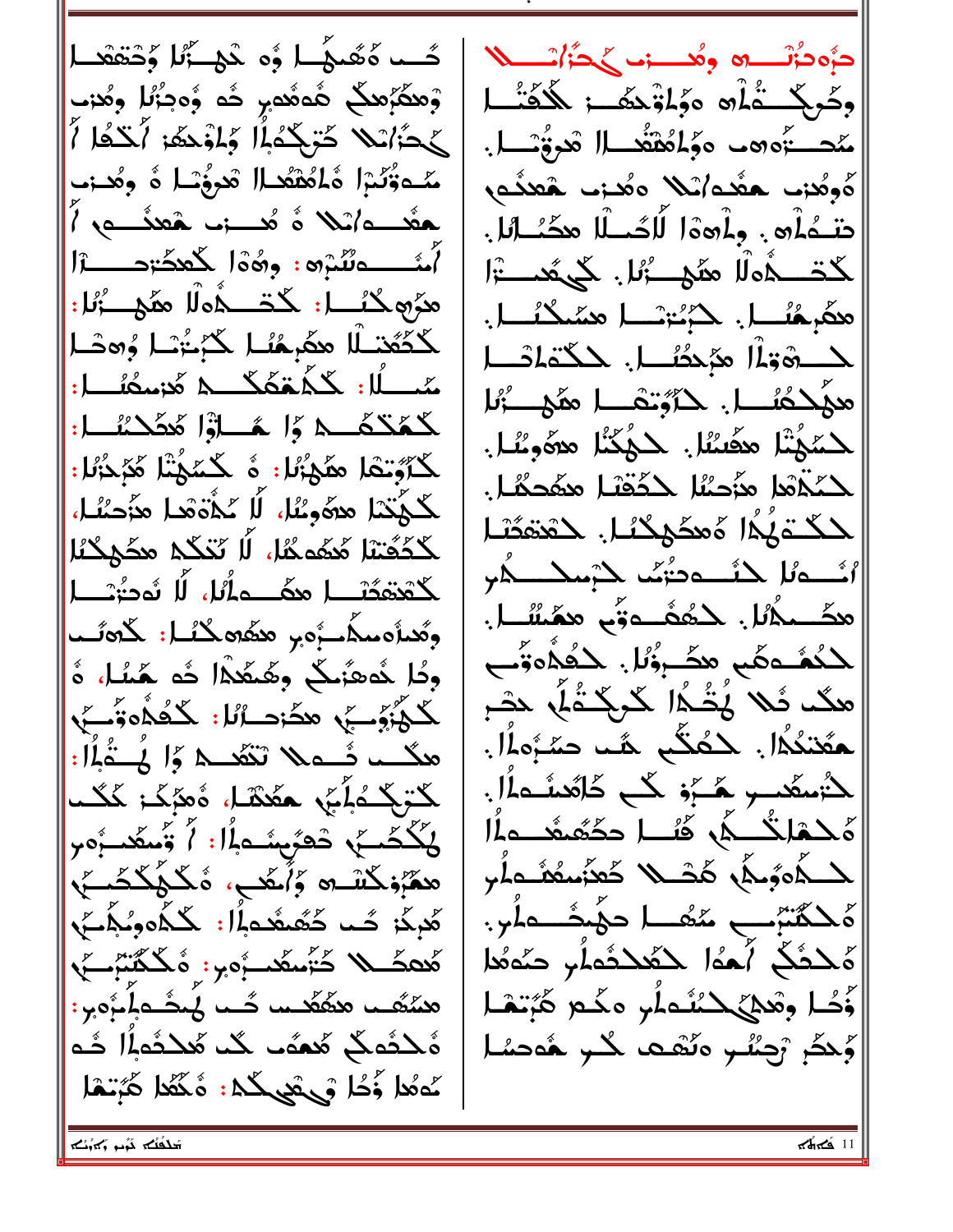وْمِكْكُلْكْــــــْ هُ ۚ هُڪنَّنَــــــــزُهِ وَ ەلمُوَمِّدًا شەھىسىل ەَجېڭلاھىسىپ مُعصَّمُكُم جَمَّحسُا ۚ ذَٰ اللَّهَ عَلَيْهِ اللَّـٰهَ لمنُلْكُب \* كَاكَنُومِ وَْكُمْ وُومُنْيُومِ وَ كَبُرْهَا ھُمُـــا حثُدْکَـــمِ حُکُدَھُعــــمِ: ػ<sup>ۣ</sup>ٛڗۘۘڞؽڹ؞ ومعالجه المعصوم والمحاسن المحتار وحناهم والمعالج مصمر (صْحْكُم حَكْبَتِ حَجَّابُكُمْ الْحَكُمُ الْحَاوَّةُ 1) 23 خَصَّصَتُمْ أَوْ مِحْمَّتُكُمْ 23 مَنْزَلَ فَ متَمككا سَبِلًا 3) خُات 31 وْحْـمَ هُ قَ9هُ| وُه كَحْكُم أَه وِقُا مُعَـٰهُومُوهُكُمْ هُ ۚ ذَاوُ| وُ؎ تَعْمَلُ|) كِمْلَكْلُمْكُمْ فَأَوْقُدُو لْمَحْمَسِكَا. كَمَّه مْكَكْمَا حَهْمَحْكُشَاه مالَا مْحَاوِّوْطُا خَاجْدْهُماه . كَمَّه وْهُم لَكُمْ هَنْدٍ كُمْ لَا تَعْتَمِكُمْ لَمَّاهِ كُلّْمَاءَاهِ . حَلَّهُمْ وَإِيكُمْ حَكْمَتُوهُ مُحْزَب كَيكتُوات هْمْ هُدْكْرْهْ مِسْكُلْهِ ظَلُّمُلْ كُدْهَكْلا صُّغْلْ حَنْكُمْ}وّْلْ. وهُلْ كُبِلًا مَكْتَرْبِيهِ مُبِمُا حَكِبِكَاوُهِ . هُاهَٰزَا لَمَعتُمسَمَا لِحَمَّدِمُا هَكَلَكْتُهِ . حَمَّلًا \* أَلْمَكْتَـٰهُـٰـا تُوْتَبِسْـا وُحِنّهُــا وُهنُــە هُدە همُسُل لَمُلُهُ! وُلِّي هُ٥ وُحثُلا وُوُّب هكَلا ٱثْماٰ! وبُهِبْنَه مُللفُلا مِهْمَاْ حِدْاهُ وَّئْـــــاهِ يَكْــــهُ مِدًا وَ كِنْـَـــهِ لِمُلْكُفْتُمُ90، وَبِعُدْوَى حَسْمَلَحُلُوهِ . ەَدۇەخْرَا وَآوْتْھْا قْعْمَدْكْسْ أَبْدْ. ھَە وُحقَّهِلَا وِهُةَوْا هَفْدُوسُّا مَعْدَفُمْا لَهُمْ. هُنُهُا نَهُمُّا وِلَا اُلَّذِ نُوهُوا وِكْعِغَاوْهِ وُحثَعمسُه وٱوُحثَــدأَا ثَعِلاَتُـدَـزُهـ، 30أ رَكُو وُحِزُوهِمْا حَكْسُمُا ٱلْمُتَّرِّبِ عَزَّهُمْتِ وُحْثَــهِ. هُ/ا وِثُكّــ بُقَـــه حَـقُرْـُـا تَمَّسِس مُسْمَدُ اتَّهِ مُسْبِقَّ دَّەدَٰٓتْنَہ وَتَمْلًا ۖ كُمْ وَدَّەدُۃًا وكُتُّا حَدَّٰہُ نَکا الْعَمَدُوا ﴾. اللَّٰہُ الْمُلُومَ وَاللَّٰہُ وَاللَّٰہُ وَاللَّٰہُ وَاللَّٰہُ مِنْ ا لْمُعْكُمُـــة«ب: ەْحَرَّب: ݣْݣْلَــــ ىنگز كىمۇما وڭرگاۋرە كە دۇقىڭىھا وُهلًا. أَلَل مَعُثُمُوْهاً وكُتْرًا يُظْ كُـه وتَعَكَّدُا فَانْكُلُهِ . هِ لَا عُقِصًا لَمْ يُحَكِّ كَحْدَّمْهَا هُاوُّسًا وِلَا فَابْ أَلَا حَمَّتْهِ لِحَقْسِعَتِ هِمَكُمْ تُوْلُونَ إِلَىٰ الْمُحَمَّدُ الْمُحَمَّدُ لَّفْقُلْ هُدْهُنْلَا نْحَاهُ الْمَخْمَنْلَ وَهُدَدُدُهِ . وَأَتْ هْسُدُه هُهْل هُيعِدًا هِغْسُدًا لِمُتْلَا هَقَىٰٓةًا وَنَجُى حَكْفِظًا وَهِـمَّكَاةُ أَنَّهُ . لأَمْعَصُرِ . امْحَمُدْ الْحَمْدُ الْمَحْمَدُومُ وتَكْحَنَا لَحْلا هَدَاهِدًا وَحَزْوُهِ . أَنْظُلُ وْالْوَكْعِ كَمِنْ تَعَيْمِكَ هِمْكَاؤْا وُحْكَمَ .

كناه المستحمل المتحرك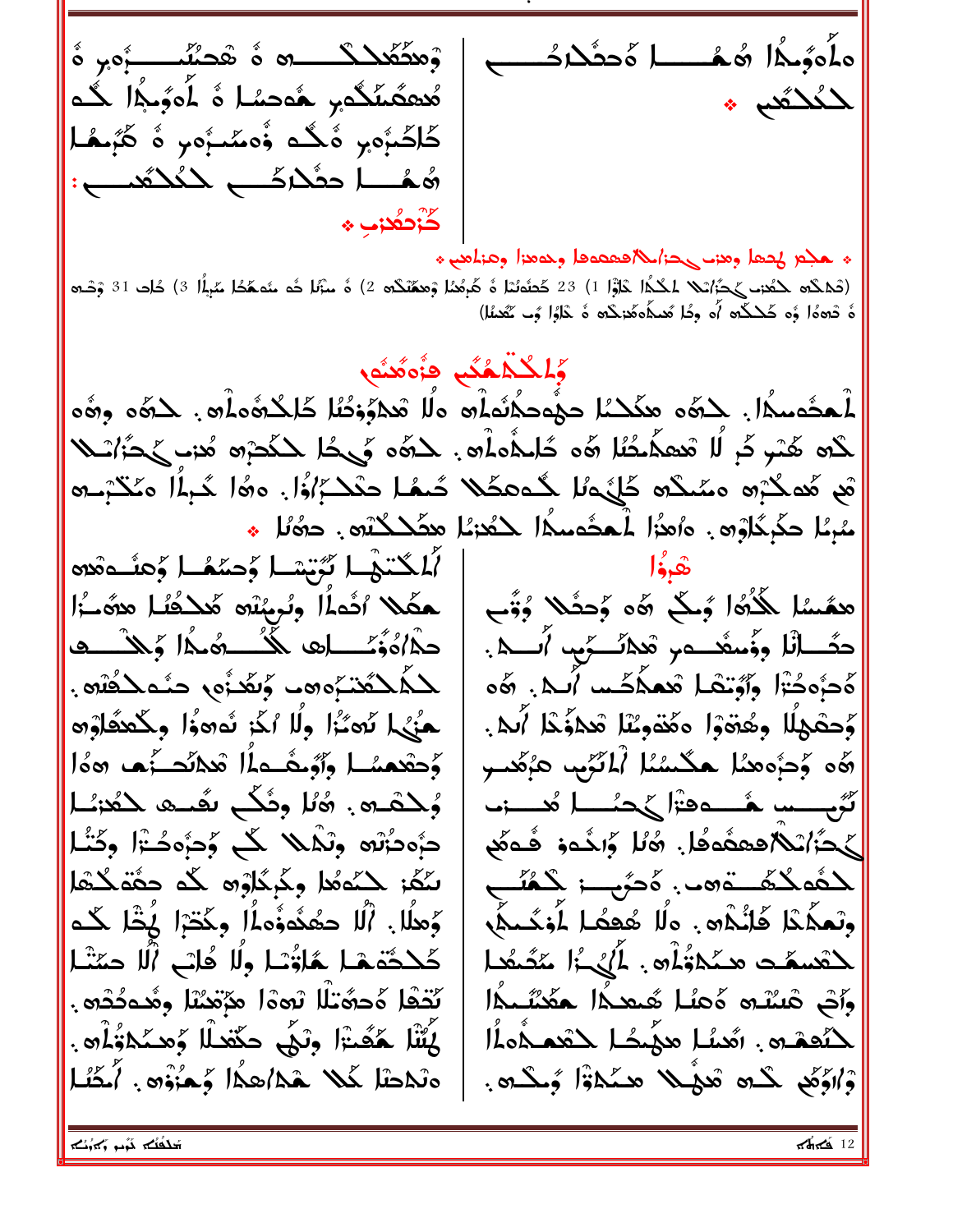كَفَكَتَــْ; ۞ كُــد أَكْـــ ۞ هُواُا: ۞ فُــدؤه زُمطًا وُه كَــداً مَدَّمُعًا تُــأَمَّت أَ تَمَكَّشُمِلْمَ مُصْحَكَ مِنْ كَلّْهُ مِنْتُ مِنْ مُنْ الْمَنْزَالِمَ مِنْ مَنْ الْمَنْزَالِمَ مِنْ وُب وَٰٓئُمُهِۢٳٗا: ہٗمۡشَکلند ﴾ اُب تَعمَّبْ ەَفْهَيْنَــْ، ەْھْكْسْكَــْ هُــْمْ كَـْهُـْلُ وُه مُنۡبَرۡہ مۡل ۡہِیۡۥٗا ہُ٥۞ لَحَبۡنَـا حَــہ كَعُــــزُه إِلَه: هَٰلَا هُ كَبُنِـعُــــل كُنـــزم جُدَّامْلًا هُدْ أَيْلَوُّا وَسَمَلِكَ أَبَّ هُزَيْدِكَا ةُ ثَعَــا هـَٰٓمَدُا وَحَقَعَـاهِ هُــوضى مُّعْلَمَ َّ دَهُومِيْنَا وِيَّا دْهُزُوا: وَيُا وْمِدَكَمْحِمْدِ لكَمْ تُوْسَى الْمَعْلَمِينَ مِنْ الْمَسْرِ وَكَمْلَكْتُ كُهِدًا وسَمَاتٍ أَبَّ هُمِندًا ذُلَّتَ وَذَا حْكِسُووْا: هُلا أَعْمَـلًا وْسِرْكْـهِ حُـل مَكَى ٱرحْسَنَ أَكَلّْكُنّْتَ آهِ : وَلَاحَكْسَهِ أؤهلكُو هُده وُكْسرْ3 ووُّەمىگىل وُمُنْك تعقسه: ةُ مَخْتَبْكَسُهُ أَحْكَسُهُ ەُۋەڭگە ھگەل ئە مەئدا: ئ وْهِكْبْلْدُ مِنْ حَمْدِ هُؤُسِيْرِهِ وْهِهْشُدَا ةُ وُوَكَـــرْه : ةُكَسْع حكَــُــا ةُهَكَّحكُــه رُهُ مِلاَ رُهِــُزَا وُهُمُّـــب كُـــم خُــمِعْزَا دُهنُفُـــا: أُسَّعَـــلَّا وْسَأَلْحَــْــه أَب كَصَكْتَبْرَه مُعكَنْدُه كَلِيْ وُمِنْتَا وَّْتِ وَّتْ أَوْشَـٰدُوْ أَقْتَمُوَهُـٰ لَا يُونَّب مَعْصَلِ دْهَرْمِينُدْأَا: ﴿ وَٰٓلَٰ وَحَٰدٌ يَٰٓ ذَٰٓ وَٰٓ ۖ وَٰٓ ۖ وَٰٓ ۖ وَٰ

وْلَمْكُلَّهُ كُفُلُهُ حَكَّتْنَا وُبِهْنُو حَكَّمَ. َهْكُوْتُوْمَ حَقَّتْنَا وُهِكْتُبِ كُنْهِ . سَبْ مَمَّتَبْبٍ تَعْكَدُا وِكَفْدُه تَعْكُدُهُ حقبكم المستشرك مفراك مُعْكَفَكْمِ دُهِ. مَثَكَ كُسُرًا لِمَاهُ فَيْهِم كَتْعَسْدَا لَلاَحْمَٰهِ كَتَعْنِهِ مِلْمُعِ وُْمِسُلْكُلَّ بَقَضَت ةَبَرْهَا بِمَنْ الْأَسْسَلَ هَدَيْتَكَلَّا كَعِمْتَمْنُكُ ٥٥-. وَكَذَّهُ سُبِ كَبُنِهُا مسْبَرًا لِحَمْهَ مَعْهُدَهُمْ وَالْمَسْلِمِينَ مَكْتَبَرَّب لّْهْـــمْـ هُوَجِسُـــا وِلُوَوُبِـدًا . وُهُـــا ەْحثُلامُ للىُلْتُىم \* هُدَابٌ وَأَسْلاَ ﴾ مُعْشَا وُبِ وَسَرًّا وِهَٰٓٓٓ;لَمُّصَبِ شَـٰهِ كَلَّٰٓدَا۟ا لِهَٰٓوَٰٓ ٰٓ آٰ ۚ شَـٰٓ ٰٓ وَٰ وؤهما همْسُلُ أَكْتَهُ فَيَ وَالْمُسْتَمَرِ وَالْمُسْتَمَرِ ِكَكَبَْتُ**مُ**ـِزْهِرٍ ةُهُعَـُفَ ثَـهِكْتُعَلَّا ثَـب كَبُسْهَاا أَو لَمَا كَبِماْا هُ أَ أَتْتَسَبَّا وِحُا هَنَّصَـــٰٓ; أَ وَوَحَبَّنَـــٰهِيلَا : وَ هَذَا حُـــا مُعهَّدسًا دهً حَدًا: هَءُا وحُد أُحُـا هَّبُـمُّا هُنَـ حَكَّابُـْلاً \* وَّـمُّـا وَّكَـتَّالَا وَكَبَّنَكَـــزُهرِ ۚ وَعَعَــــ وَّحْـــهِلَٰـزُهرِ هَمْهِمَــد كَــد هُــدَهْ : هَنْكُنْكُـدْمْ هُ وُهدُنُسْــرْا كُـــا كُـــٰٓزْيْلَا هُكَرُســـُزْيِلُا كُـــه هُوصُا: هُلا وِهُنَى أَ هِمُنَا أَمْكُنُنَا دُا مُعطَّكُمْ ةُصُل حُكْلُه شَيْءَ أَحْدَةً الْمَدَّةُ هَٰلًا ثَدو هَعهُا فَبْلا تُا شَدهَوْت أَ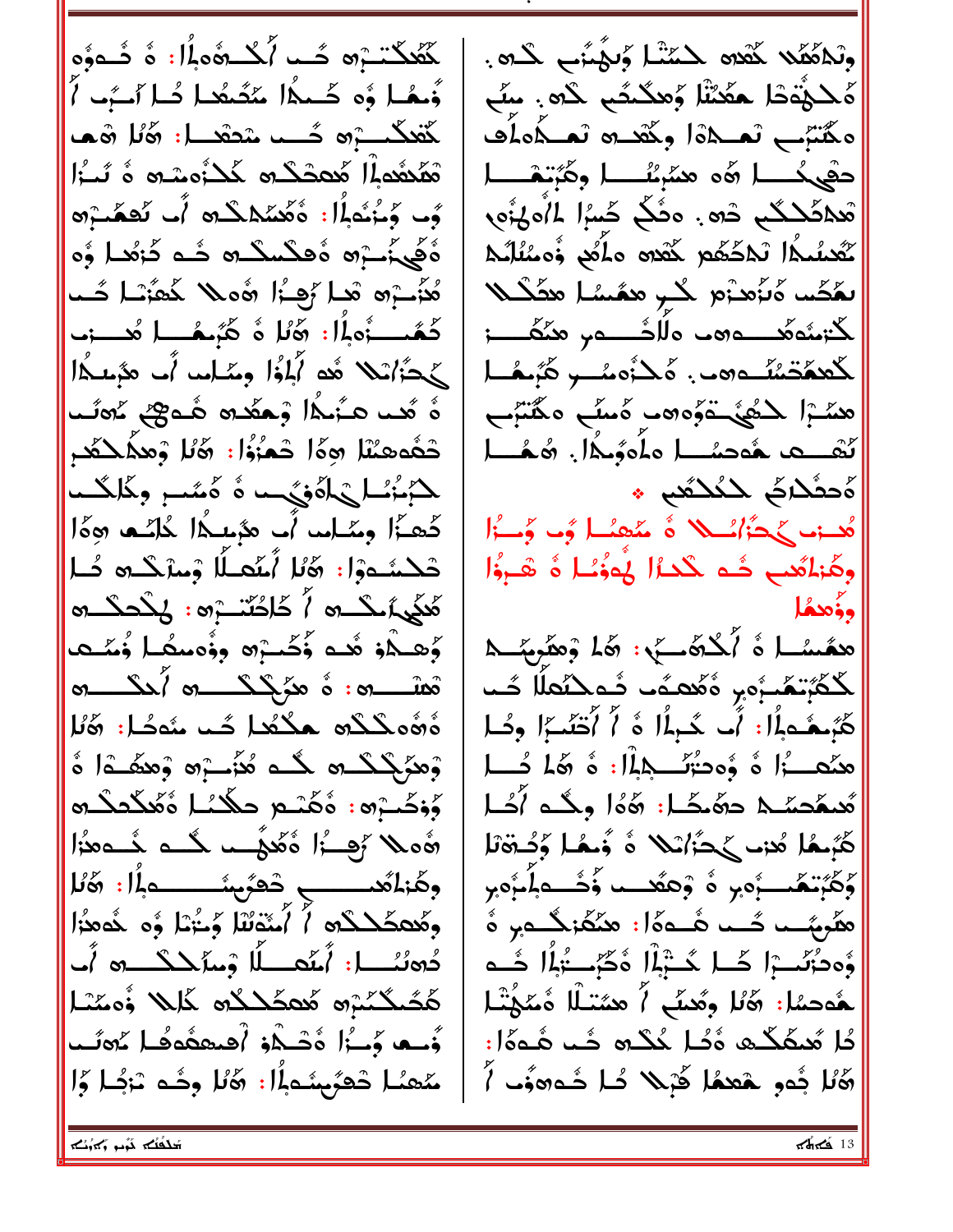هَٰنَا وُسَٰمَــلَٰا وۡسَآكَــہ مِعۡهَىٰـــۃ گَـــم حُدهَٰٓا مُل وكُفْعِيهُ كُمْس أُصْبَهِ لَمْ كَصِي كَفَعَلَّا مُنْتَجَّاً: مِنْكَبِيْتِ ۚ مَرَّهِ مَّذٍ، مُحَــدَّوْ هُدەنَــــا محَـزَحَارِحْـــره | اَبْ أَيْ زَحْـــرَ | حَـــه هُمِعُوا: ٥ كَمَ تَعْكَّبُرْهِ وِلَى هُمَّ كَعِمَد لْكَمُمَكَّدِ وَّسْدَا وَقَدْ 30 كَمَدٍ لَكُنْهِ لَكُمْ هُدَهُ وَهُنِ حَيْمَةٌ السَلا: هُ هَدَهُ بِكَمْ وَ هُهْنَدُه أَحْمَدَه شَمْئُع كَلَّا حَقْدِهِ وَه وُسِعَيْدٍ ۞ : أَسَّلَصَلَلَ وَهُدَهُدَنِكَ ۞ وُ٥دَالَ خُلِكُــه لَمُوْحُـــا وُحْـــمِهِ هَبْتُمْــا: هُمحَكَمَحَمَدَه بِتَرْمَلَاهِ أَكْفَ حَدَّ مُؤَيَّرَه ئُـــه لِكُــدَة لَا يَــتّمُعِدُما وَسَيِّئت وَ اللّهُ عَلَيْهِ مِنْ الْمَرْمَا وْهِمُبِكْلِهِ هُفُقْلُ هُ أَالله وَّسْمٍ مُحِب وَٰٓٮُرَٰا: ۉۡ مِىقۡـِ;ۏٛٯ ٳٞٮ ۿٸٳ ۉٞٯؼۛڮػٳ ْ دَافُا وَّحِدًّا ۚ وَ <sub>ك</sub>ُعُوفِ*اْ*ا حَكَ كَآتُمْسَا وۡٮ وۡــُ;ا ۃۡ مُـھۡنَــُنَّـہ کَالَّـُـب کَیۡــلَٰا رُهُوجُه هِكْكُمْ وُب وَّـزًا: وَّلَّهُمْ هُدَه هُعَزَا لَا هَٰزَمَٰنِ وِمُعصَّكَةٍ: ةُمْزِكُم لَّكُتْ لَمُكْتُمْكُمْ وَالْعَامِرِ الْحَسَّوَاتِ كُفْسَ لَلَّا /ُمنّەَلْلَا وحٌــٰ وِّــٰزُا هُـٰهِـهَا مَـٰٓرٍ وِثْـٰٰهِ مَا حٌـٰـٰ وَٰٰٓٓ وَٰٰٓٓاٰ وُلِٓاْلَا وَمِكۡـٰکَ ذَـٰہٖ اُھگنگَـٰا وَّبَ تْلَوُّا كَلِّىقًا: هُ كُمْ هَكْنُنَا وِتَعِينَ كُلَّهُ ةُ هَبْسُمْا هُدنِ حَ حَبْكَ الْمُسَاءُ مِّنَقَّدَ الْمُسَاءَ كَصِي هُ شَـهِكُم / مُسْتَوْا أَسِّلْ وَتَمْ هِهُمْا هِمْنْزَا هُد وَّنْزَا كَلَّكُمْ: هُكْسُه أَبِ ثَاقُا ةَمَكَّتْبَكَدُ كُبِّ وَجُرًا ةُ وَكَسَنَتْ لَكُكُمْ وَبَايِلُهُ ۚ فَسَوْهِ أَهْزَمْتَهُ

لَكْتْا هُه لَهُووُا وُرْكِكُواْ مُكْسَد كُنْهِ ذَهُ إِلَى الْمُكْسَبَرَا حُسَنَ كَمُسَنُوبِهِ أَنْ رَبُّهُ الْمَرْ وتَعسكت أَب هُمُعُنُدمِلَ مِعْصَدُمَا وُه لَاثَہُ : اَصَٰفُ مَنَّاب شَابِ اللہِ مِنَّابِ ا وِهَٰهُ۔ مِهْمِعُصَا لَحَالَکُ هُجُنَــزُهِ بِنَ مُثَّبُد هُوَمُمُعُلٍ كُلا شَملاً نُسْلِ صُدَّدٍ كَعُمُعْـــمِلْم!: هَٰلْل وَعْعِدْـــهِ مّتنَـــلَّا هُ لْمُوهِـــتُبْلُا فُوَهِــهُــْتَسْـــا كَبُتِـهْـــا كُـــب أَكْتُرْهُ وَإِلَّا: وَأَمَارُ وَهُنْقَتُ وَهُ وَهُ وَلَى الْخَلْبَةِ لْمَكْدًا مُتَدَّا: ۚ هُ هَرَمُنَا ۚ ۚ وُحَمَّا وُبِ كَنُوا وَحْدَهِ أَسْلاً: هُ وَلَمْؤُدَهِ هُ أَحِبُّوا وُب أُوْهَٰكُما أَسْتَمِينَ مِنْ أَوْ مِسْتَمِدًا: هُ وَلِمُكَذِّا لِكُنْنَا دُلِكُبِ أَبِ هِنَبِدًا: هُ ھكىلائىي گە كَبْسُط ۋە ھەتمى ھە ثَــمحكوه أَ يُــتَوْجُمْ وَ يَمْــكِمْفَا كَــب هَدُمِيدًا: وهَٰلَا تَحِيَّىِٰمِلا لَهُمْ لَمُّسْرَا وَّنُّهُمْ شَمِّعُهُ وَهُمَّمَّا مِیِّ مِّ مَشْهَمِ قْطِ هَٰذَا: ةَهْهَٰدَ وَهَٰبَ حَمْدِهِ كَالِكُمْ أَوْهِهُمْ أَيْهَا حَاكَمْهُمْ وَهُمْ هِهَا جَمْدًا لَمْكْسًا: هَٰلًا وَهُدِكْنِكْتُ هُ هُسَـٰزًا أَحِكُمَ هُو كَوْاً وَ هُزِكُمْ وَ وُسِعْداً وْهِمُسْلِ مُدنِّي حَزَّاسُهِ: كَاكْتُهِ هُ وَّدهُا هُسكَا حُبُّومِكَا وْلِمْكُلَّى ٱللَّا ةُ هُــزًا وَهِ وَهِهَا شَمْكُنُــا: أَسْمَكْنُــا هَهَّكُسْتَهِ شَمِيْلاً نُهْلِ لَلْكُلُّهُ مَمَلَّل تْكْتُلْ: ةُ شَكْكُمْ هُمْكْتُعا لِكْعْنِب حَيْدُ مِنْ الْمَدْيُمِ الْمَدْيَرِ الْمَسْتَرْدِ مِنْ الْمَسْتَرَابِيْتِ

بمنفته لمَهْم بمورد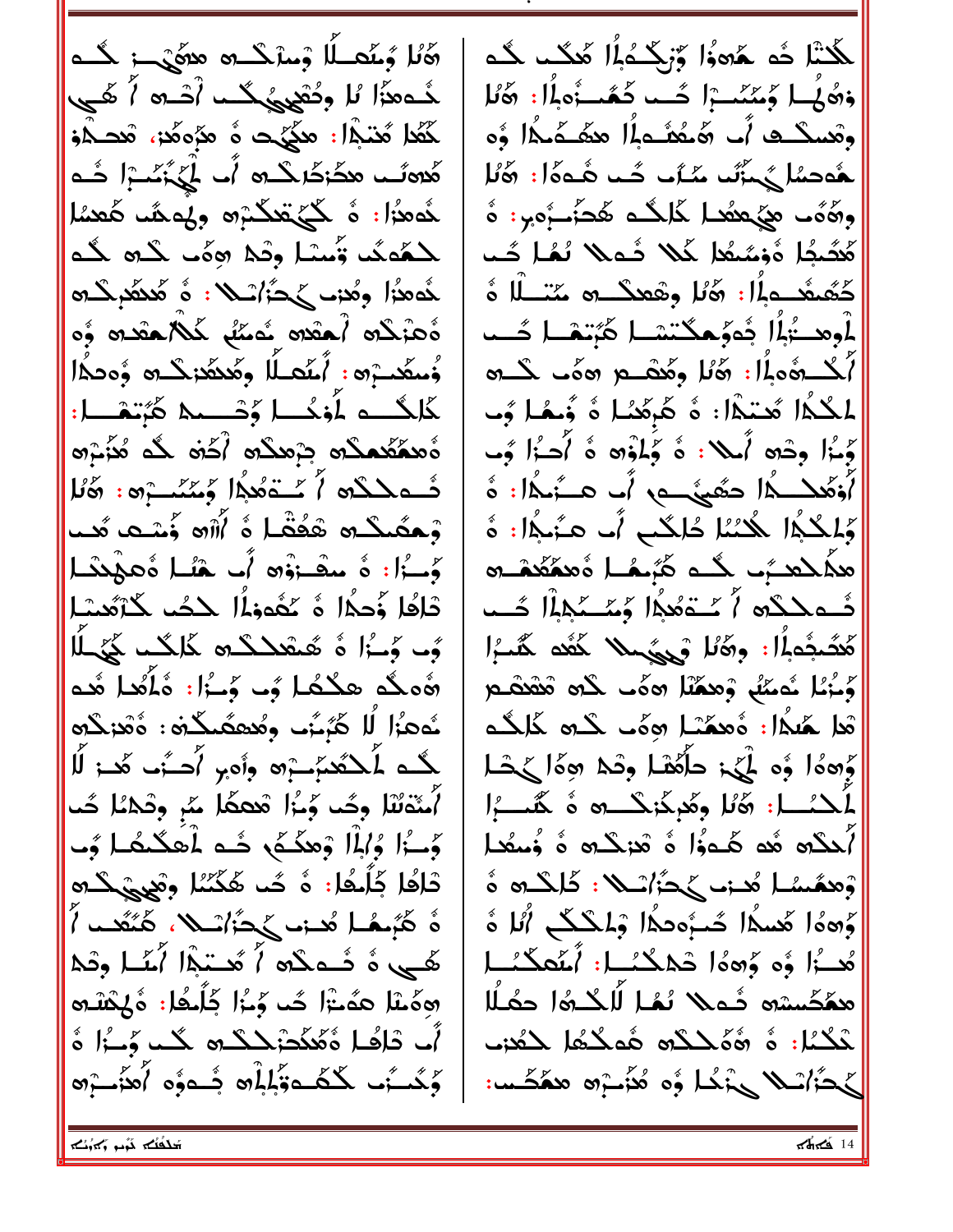مُممَّعتَــــــا أَ مَنْتَـدَّـــا ةُ أَ مَــوُتُّهَ بَــب كَمِكْتُ أَبِلَٰهُ مُعَجَّلِهُ عَنْ هَلاَسُتَ أَ كَاكُنْتَ ۚ ۚ هُ ۚ أَ وُّكُنَّ ﴾ هُشُــه دَــدَدُه ﴾ كَتَتَرَا مِلاَّتْعَمَّا كَبِ مُحَكَّدِياً وَبِ حَكْبًا وَٱمۡعَــــــى: ۚ ۚ ٱسۡفَــــا ۚ ٱ لَّمۡتَنۡبِـــــَى مُعصَّمَكُــمِر حُمَصُــل ةَ لمُوَجِّدًا خَصَّــل كَبُنْقَا ومُكْعَمَا هُءمُدٍ حَكَمُكُنَّهُ، لَكُم كَاكُــزُەبر ەْݣـە ۋەممْــزْەب ەْ كَبُـھْـا هُمُا حثَكَاكُمْ لَحُكْتُمْ : كُنْرْتَعُوْبُ \* هُدَبِ حَيْدُاتُكُمْ ۚ مُّ مُنْعَمُلُ (أَقْتَعَقُّوَهُا) وُّه خُوهرًّا وكَرَامُّهم ۚ وَجُورًا وَرُهَّا أَمَّكَ الْأَحَارُ مُوَّذًا وَمُبْعَداً هُ كَدَنَّا وَّەمْئُنْـا ۋَ اْھتْسُـدًا دُرْفَـٰـدُدًا حُـد كُەمُدا ھگبىئا ۋە تَوْجِيب ھُـەھتْرا مُدنب جُحَزَاسْكَلَا ۚ وُجِعًا وَحُــٰةِمْا هِكْبِـدَبِنَـا: مكَيحُمَّا هُ مُدَمِّومُنَبِّا ۖ كَكْفَلًا هَمَنَّا لْمِعْطُلَا ةُهَصَّةِ وِكَلِكْتُ رَكِّشُهُ لَ هُـــودُا وَكُنْـُــا هُ وَا أَجُعْثُفــا: هُ كَلِكُوكَا شَـه اهُدُا وُه وُهسُـا هَبُعْـا لَحْصِرَ :لَكَمَعُمَا ۚ أَمَقَعَتَكَ لَمَ صَحَرَ أَلْكُتُمْ تُرْبِسُنَا كَنَا هُنْدَفَتْ أَهْتَدَت كِحَزَانَكَلَاهِيمَعْمَمُواْ وَهَوْمًا أَكْرَٰا لَمُولَب وَّاهُوا وُّهشُنُّا وُ اوْحِكُم ِ هُسُّا كُب ِّ كَرِكُمْ وَ وَ هُمُ مِنْ الْمَوْتُ لَهُ مِنْ مَنْ مَنْ مَنْ مِنْ مَنْ مِنْ مِنْ مِنْ مِنْ مِنْ مِ كَما هُـوعَةُ اللهُـزِبِ ﴾ حَزَٰ إِنَّـلاَ صَدْهُوهُــا وِهُمْا هُمِكُمْ كَنِدًا لَكُمْ وُمِنْا كُبُنُهَا: لِهَدًا أَنْكُمْ تُرْجِئُنَا كَنَا خُنُدَفَتْرًا مُحْبَث

وهُذِبِ بِكُنَّ أَسْلاً كُبِ وَمُمَّا : وَأَمَّا وَهُد كَمُعْطَرِ وَهُمُو ۚ يُمَعُطِ وُهِ حَسَمُتُمْ ا لِكَمْكَنِب هُنه أَبْلَؤُانُا: لِمَعْسَلِ أَخْذَبُنَا هُمْۤا هُمُّعُمْٓا: هُدْمُ;ُا ٱمْمِعُّةُٯْا: هُ أُوْحَكُ أَخْذَهُا خُمَحْتُمْلَ ةَ هَٰعُهُمْ مَغُد فَي َجْرُهِ هَوَجًا أَحْقَقًا هُ هَوَجًا لَحَدًا: هُ شَاْوِ مِكْبُِـمِمْلِ أَ إِوَّٰٓا أَكْدُهُ نَـْلِ هُمُّـَـٰ لَ كَمْسَمْعَدْ وَمَا وَجَاءَ وَمَا الْمُسْتَدَمَّ وَجَاءَ مَنْ الْمُسْتَدَمَّةَ مِنْ هُحلًا وَّحًا: نَّصْلا مَّـ لِكَيْـا لَمِـدَّا قَي كَجَاسًا ۚ مَّ هَــتَـمْ شَيْرُكَصِـلًا: شَــجُو تَعْبِرُوهِ كُلْمَا هَكَرُمْتُرْهِ وَهِ لِكُنُمْا ةُهْسِكْمْكْتُــرَه كْلِكُــه فَي أَرْ وَهُــزب حْدُ ُ مَدْ اللَّهُ عَلَيْتُمْ هُدْمِ كُلُّهُ أَنْ هُ يُكْتَا هِهُا وَسْتَعِب هِهَا هُ وِتَّكْتًا هُـْمَـا هُد:ٮ ۿعندُے وَٱنكَّا شَعـُ;ُوٰا: هَٰوُل وِلَا كُلّا هُـبُّوْ قَعُبٍ ۚ مُّكُمُّفٌ وِمُّسْتَــا ثَـهكُــدُه أَ خُميَٰكُـــرُهُ أَ الْمُوهنُوا مِــرْه بُّدو ودُا مُكْكَ كَ ٱوُحْدَاًا: ݣَالْحَدَدَا تَعْدَفَيَّ مَنْكُمْ وَ هَمْسُلْ ةُ أَنْكُلُّ مَنْ : شُدَّ كَوَهُمُا ۚ هَ هَـصُـُمُا وُو وُودِنُكُــٰٓزِ۞ وِهُـٰٓنِـ لِحَزَٰاتِ لَا : مُلِتِّرُهِ وِحَـــهِ هُمَّمِهُــا وَرَكَّهُ لَمَلَّهُ لَا هُبْتُغُوا وَلَوْحَقٍّ لَكُفًا أَ مَعْوَّنُتِرَه وَحَمْلًا كَا حْكَبَتْهَا هِـدَّا كَاهُفَعُداا مْدِوَّىْا خَفْضَوْا: فَقُمْحَدَّعُمُّا ۖ هَا شَمطكُم /ّ مُسْمُلًا هُ هُضَهَا وُه وَّى الْمَكْسِ: مُعْدَّرُهِ وَكُبِ وَمُنْقَصَل ةَسْتُلْكُ دَّى هُتْمِدُدَنَّكِيلُو تَسْتَحْلَى: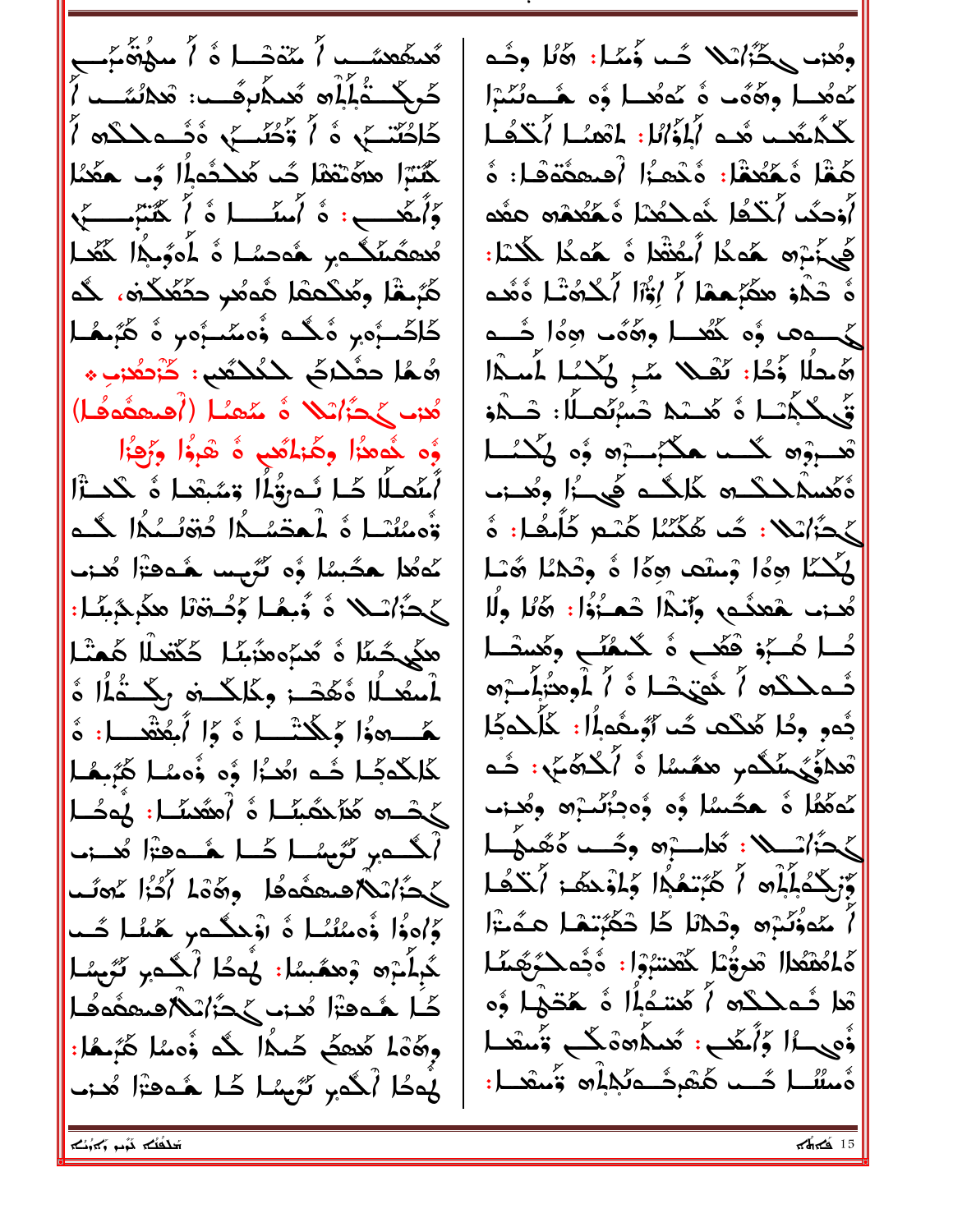أَكُنُونِ تَوْجِئُنَا كَنَا هُنُدُوَّزَا مُحْبَرِت جَدَّاسْلا هِمَعْمُوْسًا وِهُمْهُا كَتَعْطِيلِ كَمَّائَـــا أَــا هُـدَـــاً أَوْهَ كَنْمَــْ; وُتَ وَّمْنَــا لْحَشُّـه لِكُلُّهِ ﴾ مَعْهُنْتَهُمْ لَمُ أَسْتَرَا خُـه ـهُوصمُــا: إِنَّ وَصَــا أَلْحُــوبِر تَرْبِمُــا كَــا هُـــوهُــُ مُـــزب عَــدَّانَــلاً هـمعَهُوهُـــا وِهَٰهَا هَفُعُا يُبِعُا هُكْتُ أُشُعرُ هُ ذُهمُا هُبُـمُا: هُـمَكْا ٱلْكُـمِرِ تُرُبِمُـا كَـا هُـــوشَا مُــــزب حَيْدَ الْكَلَاهِيمِعْوفُـــلِ وِهَٰهَا مَكْحُلًا مِثْمَبُوْا وِمُكْعِكُمِ وُ وَّاوْحُا وَمَتْاْ لَٰائُغَا: يُوحُا ٱلْكُوبِ تَرْبِسُا كَمَا هُـوعَةِ السَّنِينِ حَبَّةُ اسْتَلَاهِيمَوْهُوكُمْ الْمَ وَهَٰهَا ﴾ مَا فَا هُوَ مَسْلَمِهِ هُوَ كَنْهُمْ وَالْمَدْرَ وَّه هُزَّبِ زَهرٍ هُمكْسُل كَعَـــلًا وَٓــ ٱوۡحَقَّــٰٓءِٱمۡا ۚ یَٰٓہَـٰٓئِے الۡہٰدِینِ لَّیۡہِنَّـٰہِ کَـٰہَ وِهَٰٓهَا كَٰٓزُهُـٰـا مُّنۡوِـنُـٰـا ةُ ۖ اُشَـٰءِ ۖ وَۗوَۚب ةُ هُذَٰٓـِ;ُهِۥ ۖ هُـه ـهُـمحكُمُـا: إِهْمَـٰا ٱلْحُـٰهِۥ هُدَبٍ كَجَزَاتِيهِ هُدَهُمْ وَرَجَّكُمُ الْمَرْهِ هِمُنْتُمْلِ هِغُدٍ لِمُؤْهِنُوهِ وَ لَا لَكُلُوهُ وَلَمْ ا لْمَحْطَ أَلْحُمِرِ مُدْمَى كَتَزَامَلَا صَحْفَهِ هَـا وهَٰهۡا هُحکُبُ مَّثۡـٰعُـا ۚ هُکلـُمُعَگُـٰـٰءِ ۖ كَــْمِرْيُمْ شَــْمْ مِنْ مِنْ مِنْ مِنْ مِنْ مِنْ مِنْ فكيْ مُاء في الْمُحْسِرِ مُسْتَوْمًا عَلَيْهِ مِنْ الْمُسْتَوْمَةِ مِنْ الْمُسْتَوْمَةِ مِنْ لَكِمَٰۥُٱلْكُلَاهِيقُوهُكُمَا ۖ وَوَّةُهُمْ ذُوحَنُكُمَا ودْهْلَا أُمُتِنْدَا وَا حُمَارَةًا: يُودُا أَحْدِيبِ

حَدُّ الْكَلَّاهِيمَهُوهُـــا وَهُوْمَا يُوْسِـوُوْا كَلْكُـــةُ ثَانُـــمْ حَكْنُنْــأ وُه مُنْسِـرُه، لْمَحْلَمْ أَبْكُمْ رَبُّهُمْا كُلَّا هُـَدْتَا مُدَت لِحَزَانَكَمْ فَتَعْمَدُهُمَا وَوَّةً مَا حَوَّمَكُمَا كَلِكُة هُلْوْا ةُ مِنْعُوْا كَلِكُـةِ مُلَلْتُـلِ هُ كَلِكُمْ نُقْلَ: يُمكُل أَلْحُمِر نَّرُبِمُل كَل وِهَٰهَا هَٰحُصًا وَٰهِ زَّمُـا كَمُّمُعُـا صُـَـ كَهِلًا وْمِنْعَمْدُ مِ مُعْضَرْجُدِ ﴾ . لمحُدا اْكُـــمبر تَرْبِمُـــا كَـــا هُـــمْعْتَرا مُـــزم يَحَزَّلْتَكَلَّاهِيمَعْمَمُعَلَّا وَهُمْهَا وْهِكْمِسَالَ كَّرْوَا وْهَْتُمَا كُبْ مِكْمُسَى: يُوصُل بَحَزُانَكُمْ صَعْفُوصًا ﴾ وهُ تَمْ لَي هُـصوف كَلّْبُعَا ةُكُمْنَا كُـد كَالْكُلُّه ۚ فَوَ مُلَاجْمِينَ | يُوحُل أَنْكُمِر تَّرْجِسُا كَـا خُـوفَتْرا هُدنت أَمْصَدُ الْمَعْدَمُولَ وَهُمْ الْمَصْدَةُ مَعَمْكُمِ كَعَدا حَنْدْخُصْا وَدْمُـا أَمَّتِكَا: يُمكُل أَلْحُمِر تَّرْبِمُل كَل هُـمَعْتَزَلَ هُـــــز، حَيْدُاتْكَا هِمْهُمْهُـــا وِهُمْ لَــ مفَعْصًا شَهِرًا هُبْتَهْا: إِمَاصًا أَلْكُمْ كَحَزَاتِكَمْ هِمِعَمَوْهَا وَهَمْهُ مَعْوَى مِنَا وَا هَوَيَّمْ أَحْدُثَا: بِهَجَا أَحْمِر تَّرْبِيمَا جَا وِهَٰهَا تَنُزَا (خُومٍ) وَهِ هُلَا سَكْسًا وَا 

بَحْلَفُتُهِ فَهُومٍ وَكَاوُنُكُمْ